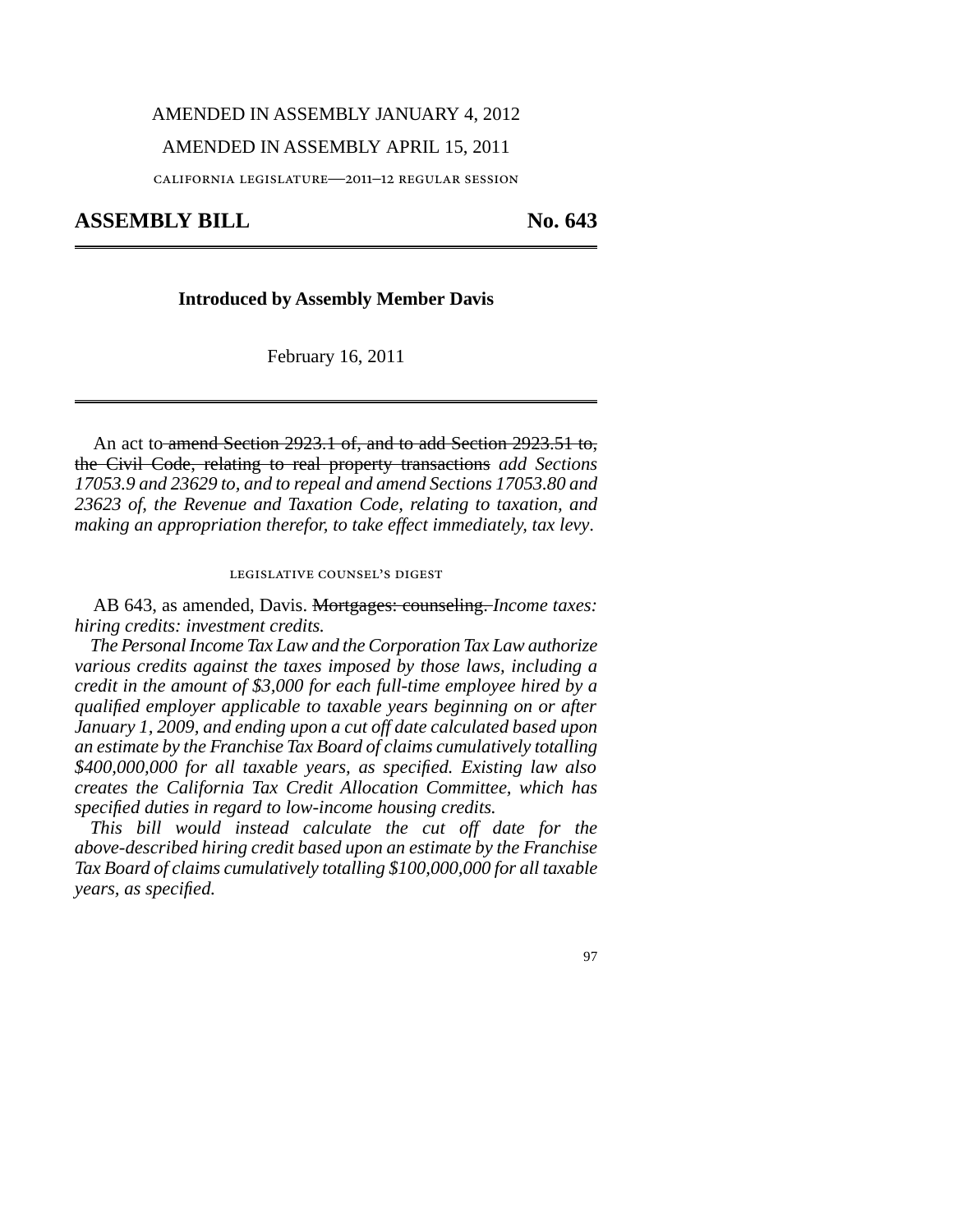*This bill would also authorize a credit under both laws, for taxable years beginning on or after January 1, 2013, and before January 1, 2020, in a specified amount for investments in low-income communities. The bill would limit the total amount of credit allowed pursuant to these provisions to \$500,000,000 per year. This bill would impose specified duties on the California Tax Credit Allocation Committee with regard to the application for, and allocation of, the credit. The bill would require the committee to establish and impose reasonable fees upon entities that apply for the allocation of the credit and use the revenue to defray the cost of administering the program, as specified, thereby making an appropriation. This bill would also appropriate \$150,000 from the Tax Credit Allocation Fee Account to the committee for purposes of implementing the tax credit.*

*This bill would result in a change in state taxes for the purpose of increasing state revenues within the meaning of Section 3 of Article XIII A of the California Constitution, and thus would require for passage the approval of <sup>2</sup> ⁄3 of the membership of each house of the Legislature.*

*This bill would take effect immediately as a tax levy.*

(1) Existing law provides that a mortgage broker, as defined, who provides mortgage brokerage services to a borrower is the fiduciary of the borrower and any violation of the broker's fiduciary duty is a violation of the mortgage broker's license law. Existing law provides that this fiduciary duty includes a requirement that the mortgage broker place the economic interest of the borrower ahead of his or her own economic interest. Under existing law, a violation of the licensing laws of certain mortgage brokers is a crime.

This bill would provide that a mortgage broker, for purposes of these provisions, includes specified mortgage loan originators. This bill would provide that the fiduciary duty owed to a borrower includes a requirement that the mortgage broker provide a borrower prepurchase debt counseling that explains what a prudent debt-to-income ratio would be for the borrower, taking into account the borrower's income and credit rating. The bill would require the Department of Corporations, the Department of Financial Institutions, and the Department of Real Estate to collaborate to establish a standard for determining a prudent debt-to-income ratio for borrowers. Because a violation of these provisions by certain mortgage brokers would be a crime, this bill would impose a state-mandated local program.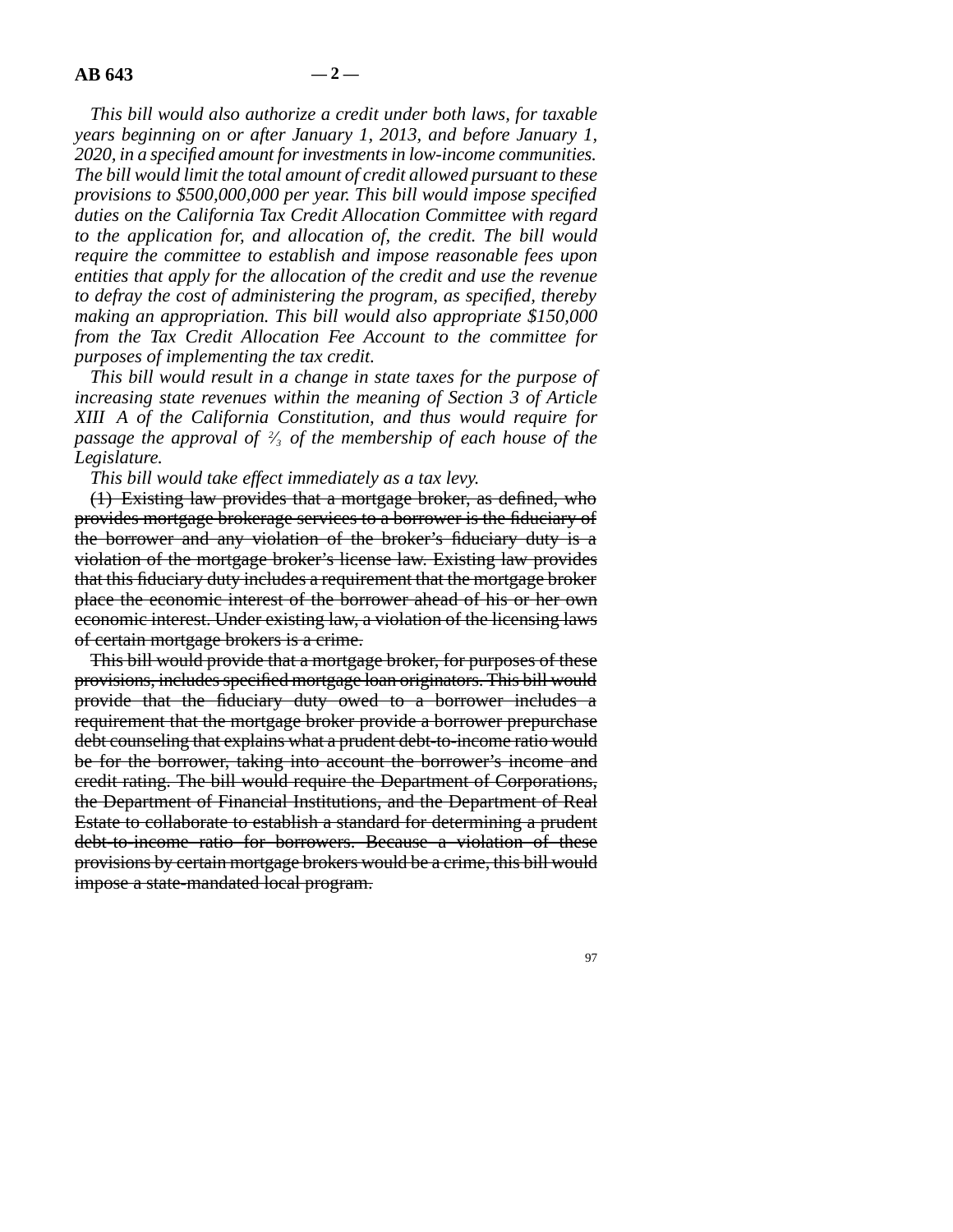(2) Existing law requires that, upon a breach of the obligation of a mortgage or transfer of an interest in property, the trustee, mortgagee, or beneficiary record a notice of default in the office of the county recorder where the mortgaged or trust property is situated and mail the notice of default to the mortgagor or trustor. Existing law, until January 1, 2013, prohibits a mortgagee, trustee, beneficiary, or authorized agent from filing a notice of default for an additional 30 days on loans made between January 1, 2003, to December 31, 2007, that secure owner-occupied residential real property, under certain circumstances.

This bill would prohibit a mortgagee, trustee, beneficiary, or authorized agent from filing a notice of default unless the borrower has been provided counseling relating to foreclosure prevention that includes assistance in negotiating an agreement to cure the default.

(3) The California Constitution requires the state to reimburse local agencies and school districts for certain costs mandated by the state. Statutory provisions establish procedures for making that reimbursement.

This bill would provide that no reimbursement is required by this act for a specified reason.

Vote: majority <sup>2</sup>/<sub>3</sub>. Appropriation: no *yes*. Fiscal committee: yes. State-mandated local program: yes-no.

### *The people of the State of California do enact as follows:*

1 2 *SECTION 1. The Legislature finds and declares all of the following:*

3 4 *(a) California is entering the sixth year of the worst economic recession since the Great Depression.*

5 *(b) Due to a systemic budget problem, the state is suffering from*

6 7 *chronic revenue shortfalls based in part on increasing reliance on revenues from personal income tax rolls.*

8 9 10 *(c) Investment in small business ventures is a proven method of stimulating economic activity, creating new jobs, and generating revenue by expanding the tax base.*

11 12 13 14 15 16 *(d) The federal New Markets Credit Tax Program, created in 2000 with bipartisan support, has been an effective means of stimulating state and regional economies due to its provision allowing the creation of matching state programs to leverage additional federal funds for investment capital benefitting local communities. These investments accrue to small businesses,*

17 *schools, and other business-related real estate projects.*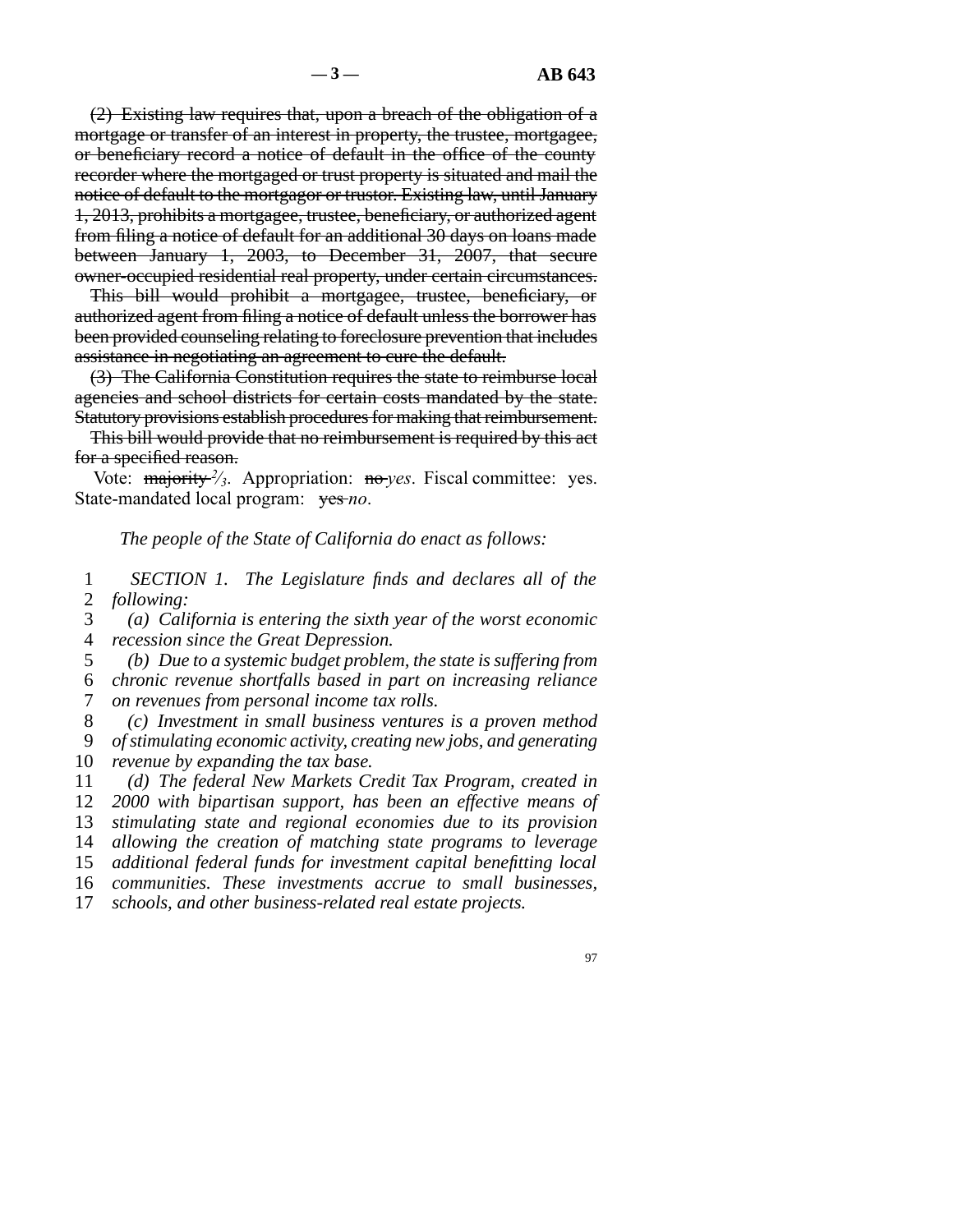1 2 3 4 5 6 7 8 9 10 11 12 13 14 15 16 17 18 19 20 21 22 23 24 25 26 27 28 29 30 31 32 33 34 35 36 37 38 39 *(e) As of 2010, nine states, Ohio, Florida, Missouri, Louisiana, Mississippi, Kentucky, Illinois, Oklahoma, and Connecticut, had enacted matching state programs. On average, these states successfully leveraged \$13 in federal new Markets Tax Credit for every dollar of state credits initially allocated for the state program. (f) In the 2010–11 fiscal year, \$350 million of California's State Hiring Tax Credit credits went unused. (g) Given the current economic climate and the lack of use of the state hiring tax credit, it is reasonable for the Legislature to search for and consider other alternatives to stimulate hiring and generate economic activity with a view to shortening the current recession and promoting permanent economic recovery. SEC. 2. Section 17053.80 of the Revenue and Taxation Code, as added by Section 3 of Chapter 10 of the Third Extraordinary Session of the Statutes of 2009, is repealed.* 17053.80. (a) For each taxable year beginning on or after January 1, 2009, there shall be allowed as a credit against the "net tax," as defined in Section 17039, three thousand dollars (\$3,000) for each net increase in qualified full-time employees, as specified in subdivision (e), hired during the taxable year by a qualified employer. (b) For purposes of this section: (1) "Acquired" includes any gift, inheritance, transfer incident to divorce, or any other transfer, whether or not for consideration. (2) "Qualified full-time employee" means: (A) A qualified employee who was paid qualified wages by the qualified employer for services of not less than an average of 35 hours per week. (B) A qualified employee who was a salaried employee and was paid compensation during the taxable year for full-time employment, within the meaning of Section 515 of the Labor Code, by the qualified employer. (3) A "qualified employee" shall not include any of the following: (A) An employee certified as a qualified employee in an enterprise zone designated in accordance with Chapter 12.8 (commencing with Section 7070) of Division 7 of Title 1 of the Government Code.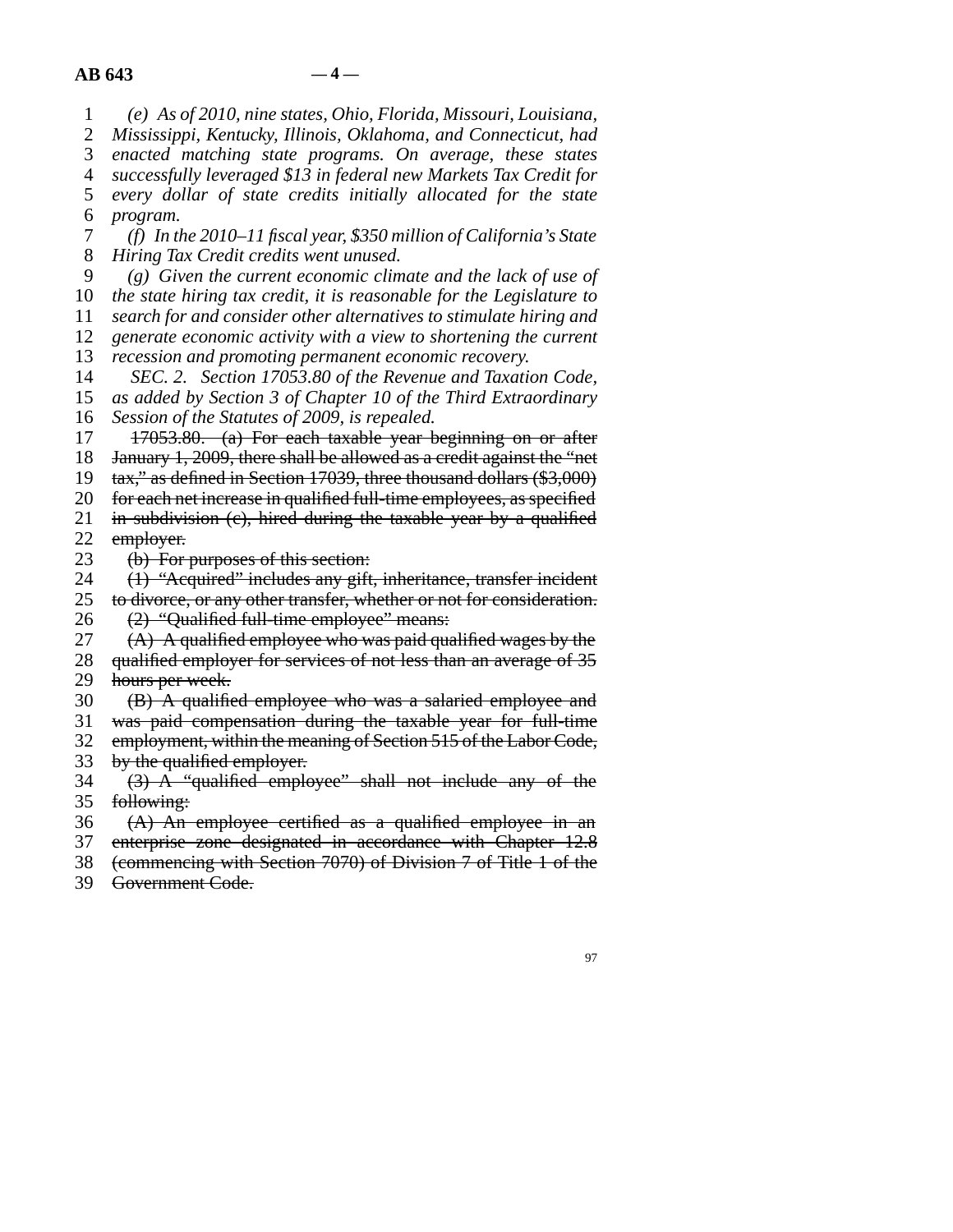1 2 3 4 5 6 7 8 9 10 11 12 13 14 15 16 17 18 19 20 21 22 23 24 25 26 27 28 29 30 31 32 33 34 35 36 37 38 39 40 (B) An employee certified as a qualified disadvantaged individual in a manufacturing enhancement area designated in accordance with Section 7073.8 of the Government Code. (C) An employee certified as a qualified employee in a targeted tax area designated in accordance with Section 7097 of the Government Code. (D) An employee certified as a qualified disadvantaged individual or a qualified displaced employee in a local agency military base recovery area (LAMBRA) designated in accordance with Chapter 12.97 (commencing with Section 7105) of Division 7 of Title 1 of the Government Code. (E) An employee whose wages are included in calculating any other credit allowed under this part. (4) "Qualified employer" means a taxpayer that, as of the last day of the preceding taxable year, employed a total of 20 or fewer employees. (5) "Qualified wages" means wages subject to Division 6 (commencing with Section 13000) of the Unemployment Insurance Code. (6) "Annual full-time equivalent" means either of the following: (A) In the case of a full-time employee paid hourly qualified wages, "annual full-time equivalent" means the total number of hours worked for the taxpayer by the employee (not to exceed 2,000 hours per employee) divided by 2,000. (B) In the case of a salaried full-time employee, "annual full-time equivalent" means the total number of weeks worked for the taxpayer by the employee divided by 52. (c) The net increase in qualified full-time employees of a qualified employer shall be determined as provided by this subdivision:  $(1)$   $(A)$  The net increase in qualified full-time employees shall be determined on an annual full-time equivalent basis by subtracting from the amount determined in subparagraph (C) the amount determined in subparagraph (B). (B) The total number of qualified full-time employees employed in the preceding taxable year by the taxpayer and by any trade or business acquired by the taxpayer during the current taxable year. (C) The total number of full-time employees employed in the current taxable year by the taxpayer and by any trade or business acquired during the current taxable year.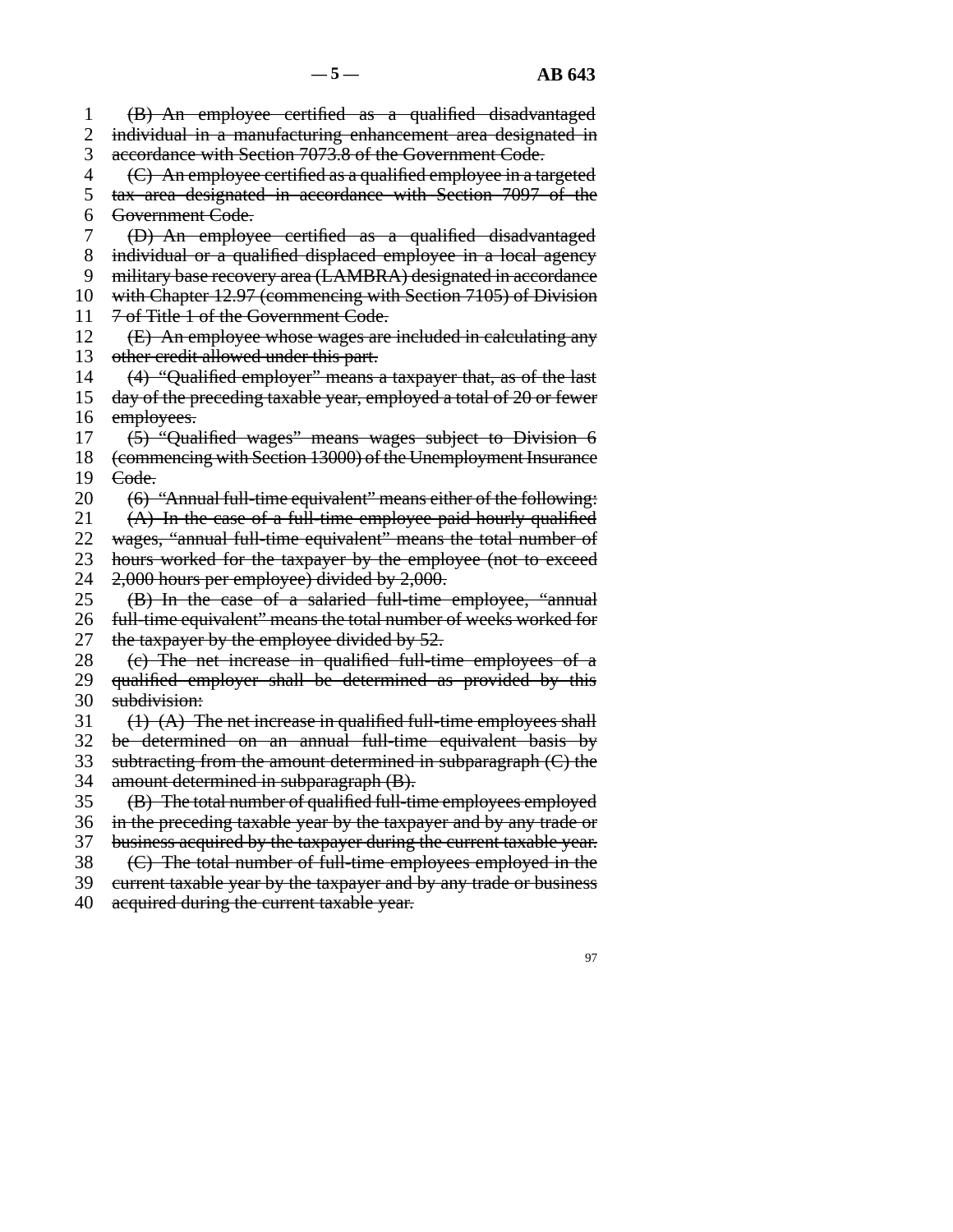1 2 3 4 5 6 7 8 9 10 11 12 13 14 15 16 17 18 19 20 21 22 23 24 25 26 27 28 29 30 31 32 33 34 35 36 37 38 39 40 (2) For taxpayers who first commence doing business in this state during the taxable year, the number of full-time employees for the immediately preceding prior taxable year shall be zero. (d) In the case where the credit allowed by this section exceeds the "net tax," the excess may be carried over to reduce the "net tax" in the following year, and succeeding seven years if necessary, until the credit is exhausted. (e) Any deduction otherwise allowed under this part for qualified wages shall not be reduced by the amount of the credit allowed under this section. (f) For purposes of this section: (1) All employees of the trades or businesses that are treated as related under either Section 267, 318, or 707 of the Internal Revenue Code shall be treated as employed by a single taxpayer. (2) In determining whether the taxpayer has first commenced doing business in this state during the taxable year, the provisions of subdivision (f) of Section 17276, without application of paragraph (7) of that subdivision, shall apply.  $(g)$  (1) (A) Credit under this section and Section 23623 shall be allowed only for credits claimed on timely filed original returns received by the Franchise Tax Board on or before the cut-off date established by the Franchise Tax Board. (B) For purposes of this paragraph, the cut-off date shall be the last day of the calendar quarter within which the Franchise Tax Board estimates it will have received timely filed original returns claiming credits under this section and Section 23623 that cumulatively total four hundred million dollars (\$400,000,000) for all taxable years. (2) The date a return is received shall be determined by the Franchise Tax Board. (3) (A) The determinations of the Franchise Tax Board with respect to the cut-off date, the date a return is received, and whether a return has been timely filed for purposes of this subdivision may not be reviewed in any administrative or judicial proceeding (B) Any disallowance of a credit claimed due to a determination under this subdivision, including the application of the limitation specified in paragraph (1), shall be treated as a mathematical error appearing on the return. Any amount of tax resulting from such disallowance may be assessed by the Franchise Tax Board in the same manner as provided by Section 19051.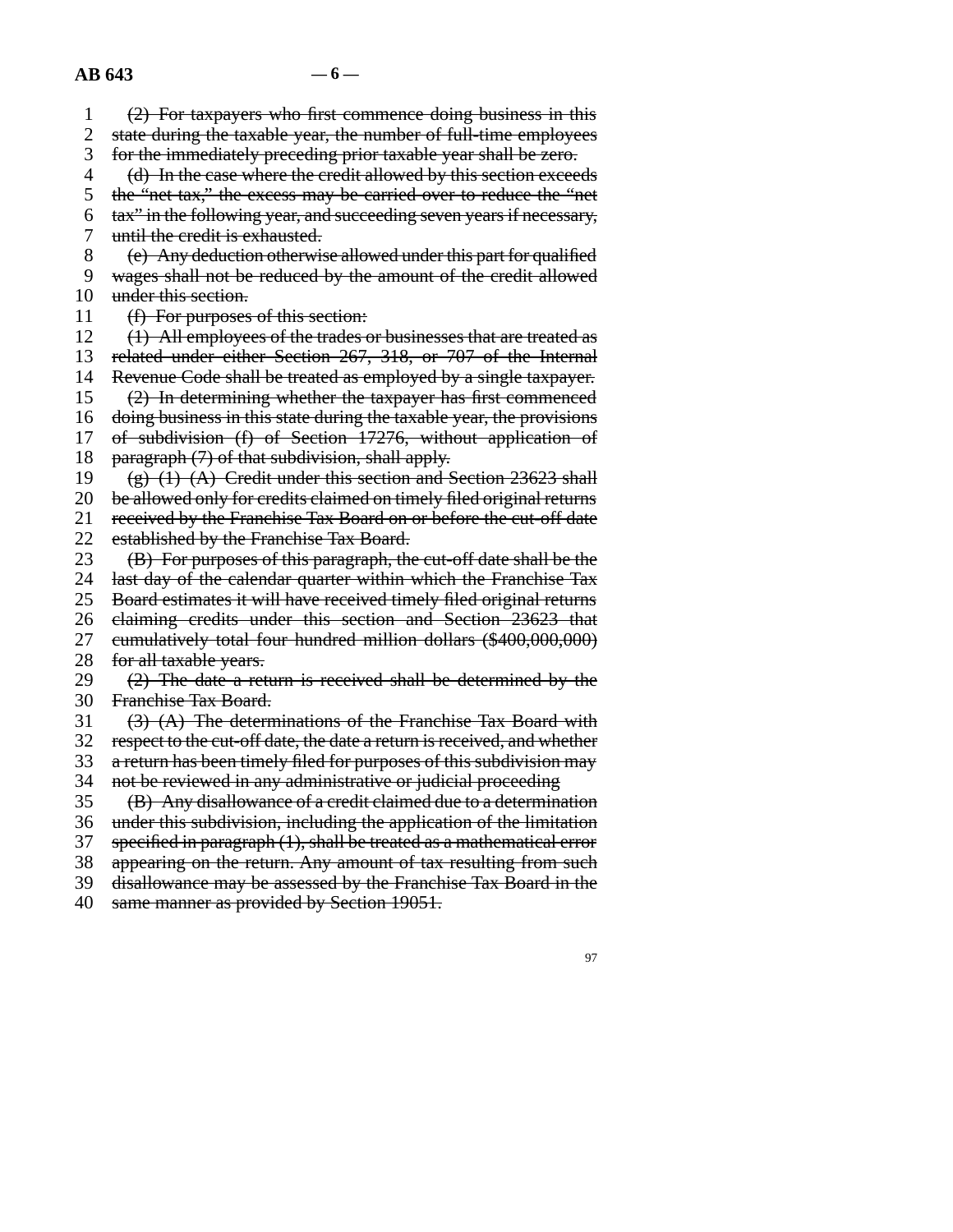1 (4) The Franchise Tax Board shall periodically provide notice

2 3 4 on its Web site with respect to the amount of credit under this section and Section 23623 claimed on timely filed original returns received by the Franchise Tax Board.

5 (h) (1) The Franchise Tax Board may prescribe rules, guidelines

- 6 or procedures necessary or appropriate to carry out the purposes
- 7 of this section, including any guidelines regarding the limitation
- 8 on total credits allowable under this section and Section 23623
- 9 and guidelines necessary to avoid the application of paragraph  $(2)$
- 10 of subdivision (f) through split-ups, shell corporations, partnerships,
- 11 tiered ownership structures, or otherwise.
- 12 (2) Chapter 3.5 (commencing with Section 11340) of Part 1 of
- 13 Division 3 of Title 2 of the Government Code does not apply to
- 14 any standard, criterion, procedure, determination, rule, notice, or
- 15 16 guideline established or issued by the Franchise Tax Board pursuant to this section.

17 18 (i) This section shall remain in effect only until December 1 of the calendar year after the year of the cut-off date, and as of that

- 19 December 1 is repealed.
- 20 21 *SEC. 3. Section 17053.80 of the Revenue and Taxation Code, as added by Section 3 of Chapter 17 of the Third Extraordinary*
- 22 *Session of the Statutes of 2009, is amended to read:*
- 23 17053.80. (a) For each taxable year beginning on or after
- 24 25 January 1, 2009, there shall be allowed as a credit against the "net tax," as defined in Section 17039, three thousand dollars (\$3,000)
- 26 for each net increase in qualified full-time employees, as specified
- 27 28 in subdivision (c), hired during the taxable year by a qualified employer.
- 29 (b) For purposes of this section:
- 30 (1) "Acquired" includes any gift, inheritance, transfer incident
- 31 to divorce, or any other transfer, whether or not for consideration.
- 32 (2) "Qualified full-time employee" means:
- 33 (A) A qualified employee who was paid qualified wages *during*
- 34 35 *the taxable year* by the qualified employer for services of not less than an average of 35 hours per week.
- 36 37 (B) A qualified employee who was a salaried employee and was paid compensation during the taxable year for full-time
- 38 employment, within the meaning of Section 515 of the Labor Code,
- 39 by the qualified employer.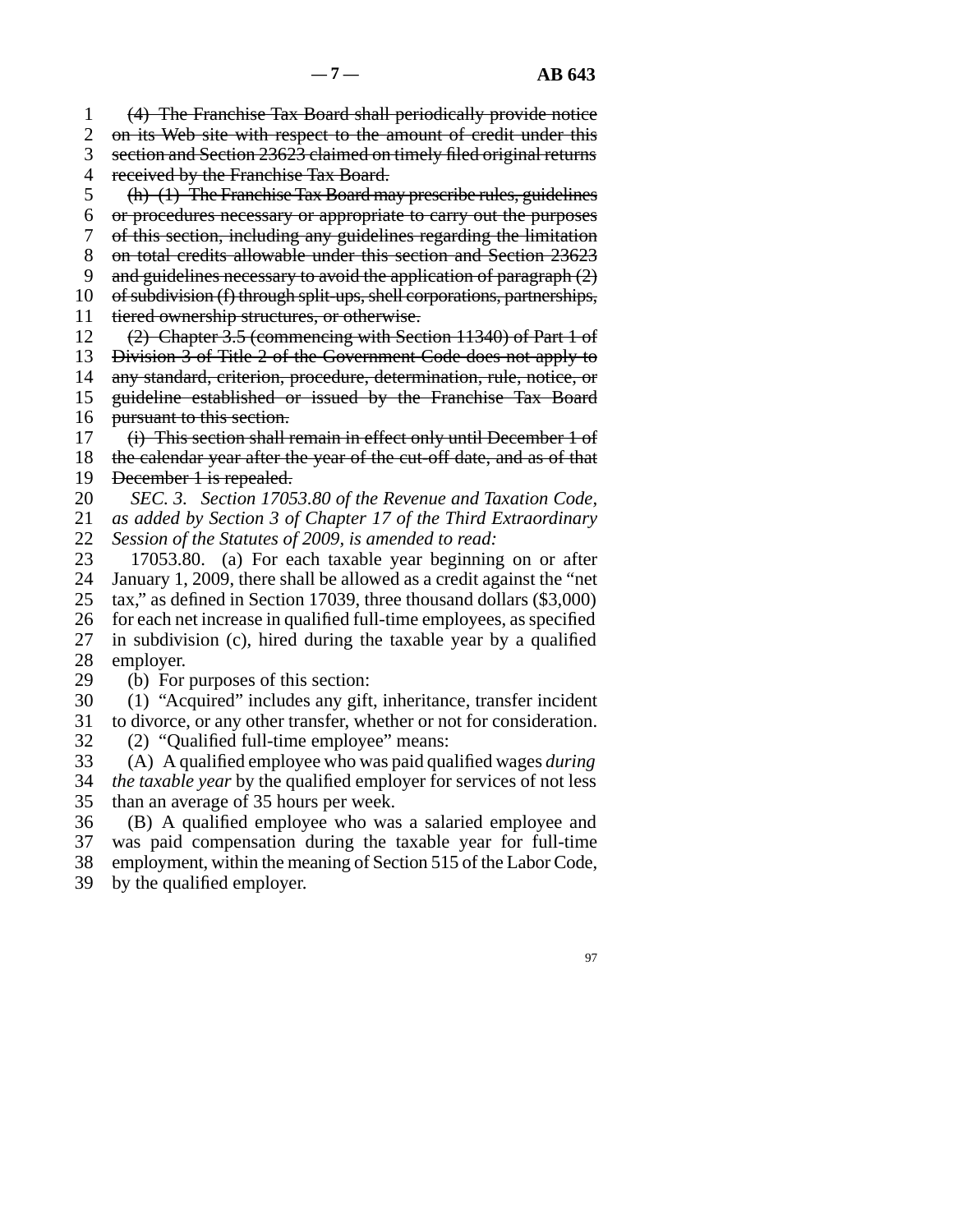| AB 643         | $-8-$                                                                                                |  |
|----------------|------------------------------------------------------------------------------------------------------|--|
| $\mathbf{1}$   | (3) A "qualified employee" shall not include any of the                                              |  |
| $\mathbf{2}$   | following:                                                                                           |  |
| 3              | (A) An employee certified as a qualified employee in an                                              |  |
| $\overline{4}$ | enterprise zone designated in accordance with Chapter 12.8                                           |  |
| 5              | (commencing with Section 7070) of Division 7 of Title 1 of the                                       |  |
| 6              | Government Code.                                                                                     |  |
| 7              | (B) An employee certified as a qualified disadvantaged                                               |  |
| $\,8$          | individual in a manufacturing enhancement area designated in                                         |  |
| 9              | accordance with Section 7073.8 of the Government Code.                                               |  |
| 10             | (C) An employee certified as a qualified employee in a targeted                                      |  |
| 11             | tax area designated in accordance with Section 7097 of the                                           |  |
| 12             | Government Code.                                                                                     |  |
| 13             | (D) An employee certified as a qualified disadvantaged                                               |  |
| 14             | individual or a qualified displaced employee in a local agency                                       |  |
| 15             | military base recovery area (LAMBRA) designated in accordance                                        |  |
| 16             | with Chapter 12.97 (commencing with Section 7105) of Division                                        |  |
| 17<br>18       | 7 of Title 1 of the Government Code.                                                                 |  |
| 19             | (E) An employee whose wages are included in calculating any<br>other credit allowed under this part. |  |
| 20             | (4) "Qualified employer" means a taxpayer that, as of the last                                       |  |
| 21             | day of the preceding taxable year, employed a total of 20 or fewer                                   |  |
| 22             | employees.                                                                                           |  |
| 23             | (5) "Qualified wages" means wages subject to Division 6                                              |  |
| 24             | (commencing with Section 13000) of the Unemployment Insurance                                        |  |
| 25             | Code.                                                                                                |  |
| 26             | (6) "Annual full-time equivalent" means either of the following:                                     |  |
| 27             | (A) In the case of a full-time employee paid hourly qualified                                        |  |
| 28             | wages, "annual full-time equivalent" means the total number of                                       |  |
| 29             | hours worked for the taxpayer by the employee (not to exceed                                         |  |
| 30             | 2,000 hours per employee) divided by 2,000.                                                          |  |
| 31             | (B) In the case of a salaried full-time employee, "annual                                            |  |
| 32             | full-time equivalent" means the total number of weeks worked for                                     |  |
| 33             | the taxpayer by the employee divided by 52                                                           |  |
| 34             | (c) The net increase in qualified full-time employees of a                                           |  |
| 35<br>36       | qualified employer shall be determined as provided by this<br>subdivision:                           |  |
| 37             | (1) (A) The net increase in qualified full-time employees shall                                      |  |
| 38             | be determined on an annual full-time equivalent basis by                                             |  |
| 39             | subtracting from the amount determined in subparagraph (C) the                                       |  |
| 40             | amount determined in subparagraph (B).                                                               |  |
|                |                                                                                                      |  |
|                |                                                                                                      |  |
|                | 97                                                                                                   |  |
|                |                                                                                                      |  |
|                |                                                                                                      |  |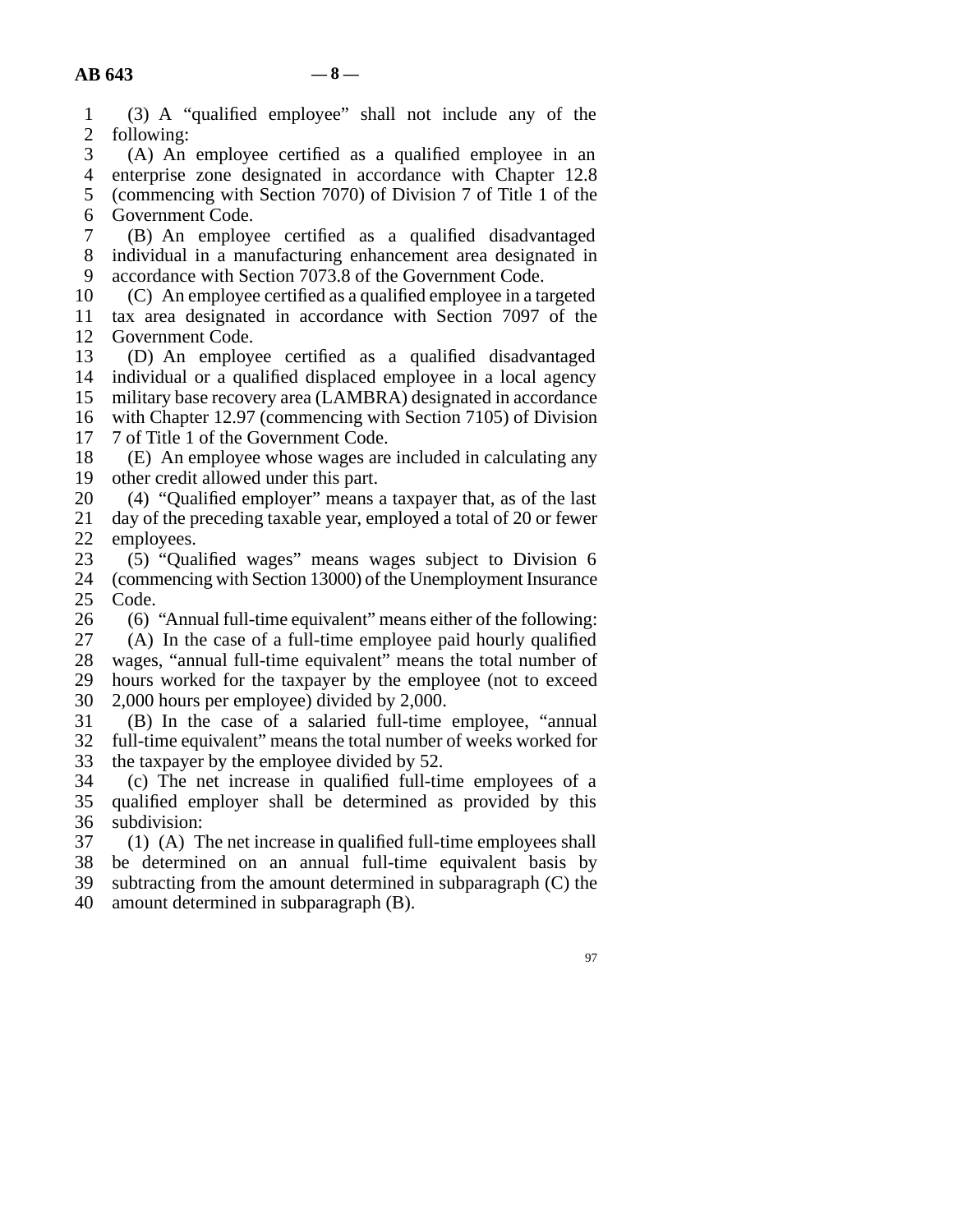1 2 3 4 (B) The total number of qualified full-time employees employed in the preceding taxable year by the taxpayer and by any trade or business acquired by the taxpayer during the current taxable year. (C) The total number of full-time employees employed in the

5 6 current taxable year by the taxpayer and by any trade or business acquired during the current taxable year.

7 8 9 (2) For taxpayers who first commence doing business in this state during the taxable year, the number of full-time employees for the immediately preceding prior taxable year shall be zero.

10 11 12 13 (d) In the case where the credit allowed by this section exceeds the "net tax," the excess may be carried over to reduce the "net tax" in the following year, and succeeding seven years if necessary, until the credit is exhausted.

14 15 16 (e) Any deduction otherwise allowed under this part for qualified wages shall not be reduced by the amount of the credit allowed under this section.

17 (f) For purposes of this section:

18 19 20 (1) All employees of the trades or businesses that are treated as related under either Section 267, 318, or 707 of the Internal Revenue Code shall be treated as employed by a single taxpayer.

21 22 23 24 (2) In determining whether the taxpayer has first commenced doing business in this state during the taxable year, the provisions of subdivision (f) of Section 17276, without application of paragraph (7) of that subdivision, shall apply.

25 26 27 28 (g) (1) (A) Credit under this section and Section 23623 shall be allowed only for credits claimed on timely filed original returns received by the Franchise Tax Board on or before the cut-off date established by the Franchise Tax Board.

29 (B) For purposes of this paragraph, the cut-off date shall be the

30 31 last day of the calendar quarter within which the Franchise Tax Board estimates it will have received timely filed original returns

32 claiming credits under this section and Section 23623 that

33 cumulatively total four hundred *one hundred* million dollars

34 (\$400,000,000) *(\$100,000,000)* for all taxable years.

35 36 (2) The date a return is received shall be determined by the Franchise Tax Board.

37 (3) (A) The determinations of the Franchise Tax Board with

38 39 respect to the cut-off date, the date a return is received, and whether a return has been timely filed for purposes of this subdivision may

40 not be reviewed in any administrative or judicial proceeding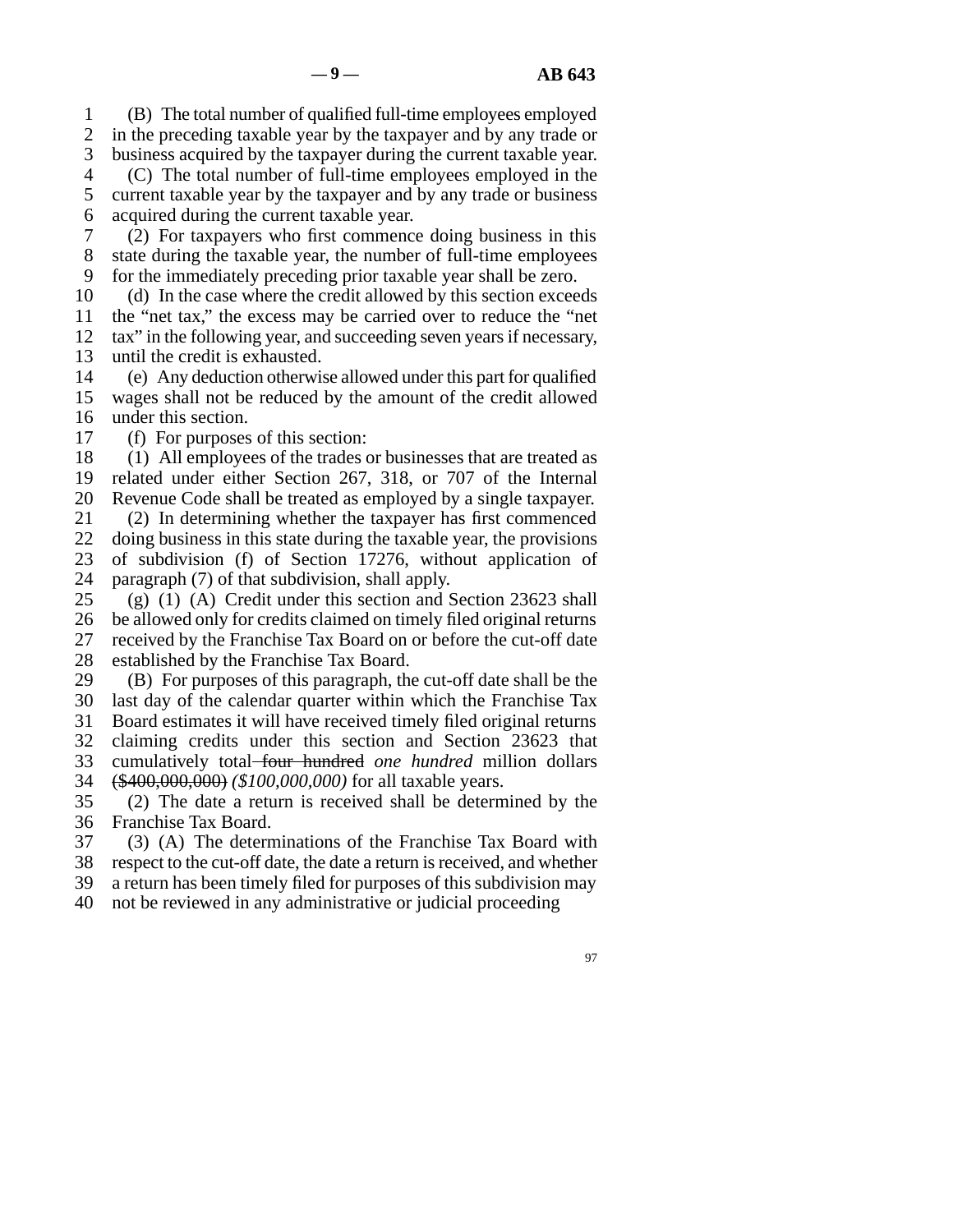1 2 (B) Any disallowance of a credit claimed due to a determination under this subdivision, including the application of the limitation

3 specified in paragraph (1), shall be treated as a mathematical error

4 appearing on the return. Any amount of tax resulting from such

5 disallowance may be assessed by the Franchise Tax Board in the

6 same manner as provided by Section 19051.

7 (4) The Franchise Tax Board shall periodically provide notice

8 on its Web site with respect to the amount of credit under this

9 section and Section 23623 claimed on timely filed original returns

10 received by the Franchise Tax Board.

11 12 (h) (1) The Franchise Tax Board may prescribe rules, guidelines or procedures necessary or appropriate to carry out the purposes

13 of this section, including any guidelines regarding the limitation

14 on total credits allowable under this section and Section 23623

15 and guidelines necessary to avoid the application of paragraph (2)

16 of subdivision (f) through split-ups, shell corporations, partnerships,

17 tiered ownership structures, or otherwise.

18 (2) Chapter 3.5 (commencing with Section 11340) of Part 1 of

19 Division 3 of Title 2 of the Government Code does not apply to

20 any standard, criterion, procedure, determination, rule, notice, or

21 22 guideline established or issued by the Franchise Tax Board pursuant to this section.

23 (i) This section shall remain in effect only until December 1 of

24 25 the calendar year after the year of the cut-off date, and as of that December 1 is repealed.

26 27 *SEC. 4. Section 17053.9 is added to the Revenue and Taxation Code, to read:*

28 *17053.9. There is hereby created the California New Markets*

29 *Tax Credit Program as provided in this section and Section*

30 *23622.9. The purpose of this program is to stimulate economic*

31 *development, and hasten California's economic recovery, by*

32 *granting tax credits for investment in California, including, but not limited to, retail businesses, real property, financial institutions,*

33 34 *and schools. The California Tax Credit Allocation Committee shall*

35 *have responsibility for the administration of this program as*

36 37 *provided in this section and Section 23622.9. The program shall be as follows:*

38 *(a) (1) For taxable years beginning on or after January 1, 2013,*

39 *and before January 1, 2020, there shall be allowed to a taxpayer*

40 *that holds a qualified equity investment on a credit allowance date*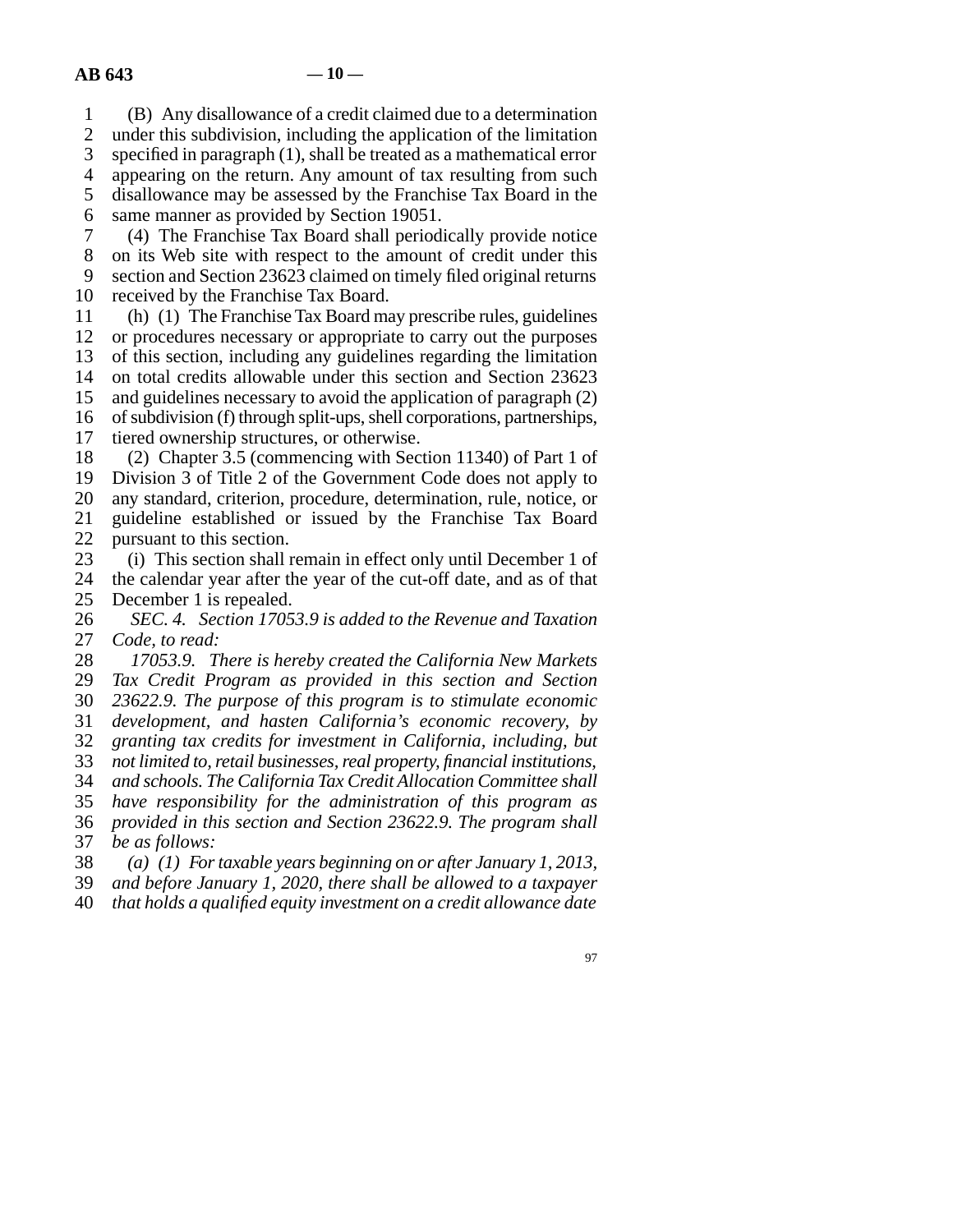1 *of the investment which occurs during the taxable year, as a credit*

2 *against the "net tax," as defined in Section 17039, an amount*

3 *equal to the applicable percentage described in paragraph (2).*

4 5 *(2) For purposes of paragraph (1), the applicable percentage shall be 39 percent of the qualified equity investment.*

6 *(b) For purposes of this section:*

7 8 9 *(1) "Credit allowance date" means, with respect to any qualified equity investment, the date on which the investment is initially made.*

10 *(2) "Equity investment" means either of the following:*

11 12 13 *(A) Any stock, other than nonqualified preferred stock as defined in Section 351(g)(2) of the Internal Revenue Code, in an entity which is a corporation.*

14 *(B) Any capital interest in an entity which is a partnership.*

15 16 *(3) (A) "Low-income community" means a population census tract where any of the following applies:*

17 *(i) The tract has a poverty rate of at least 20 percent.*

18 *(ii) The tract is not located within a metropolitan area, and the*

19 20 *median family income does not exceed 80 percent of the statewide median family income.*

21 22 *(iii) The tract is located within a metropolitan area, and the*

23 *median family income does not exceed 80 percent of the greater statewide median family income or the metropolitan area median*

24 *family income.*

25 26 27 28 29 30 31 32 *(iv) The tract is located within a high migration rural county, and the median income does not exceed 85 percent of the statewide median family income. For purposes of this clause, "high migration rural county" means a county which, during the 20-year period ending with the year in which the most recent census was conducted, has a net out migration of inhabitants from the county of at least 10 percent of the population of the county at the beginning of that period.*

33 *(B) Where a community is in a location that is not tracted for*

34 35 *population census tracts, the equivalent county divisions shall be used for purposes of determining poverty rates and median family*

36 *income.*

37 *(C) Where a community is in a population census tract with a*

38 *population of less than 2,000, the community shall be treated as*

39 *a low-income community if the tract is within an empowerment*

40 *zone designated under Section 1391 of the Internal Revenue Code*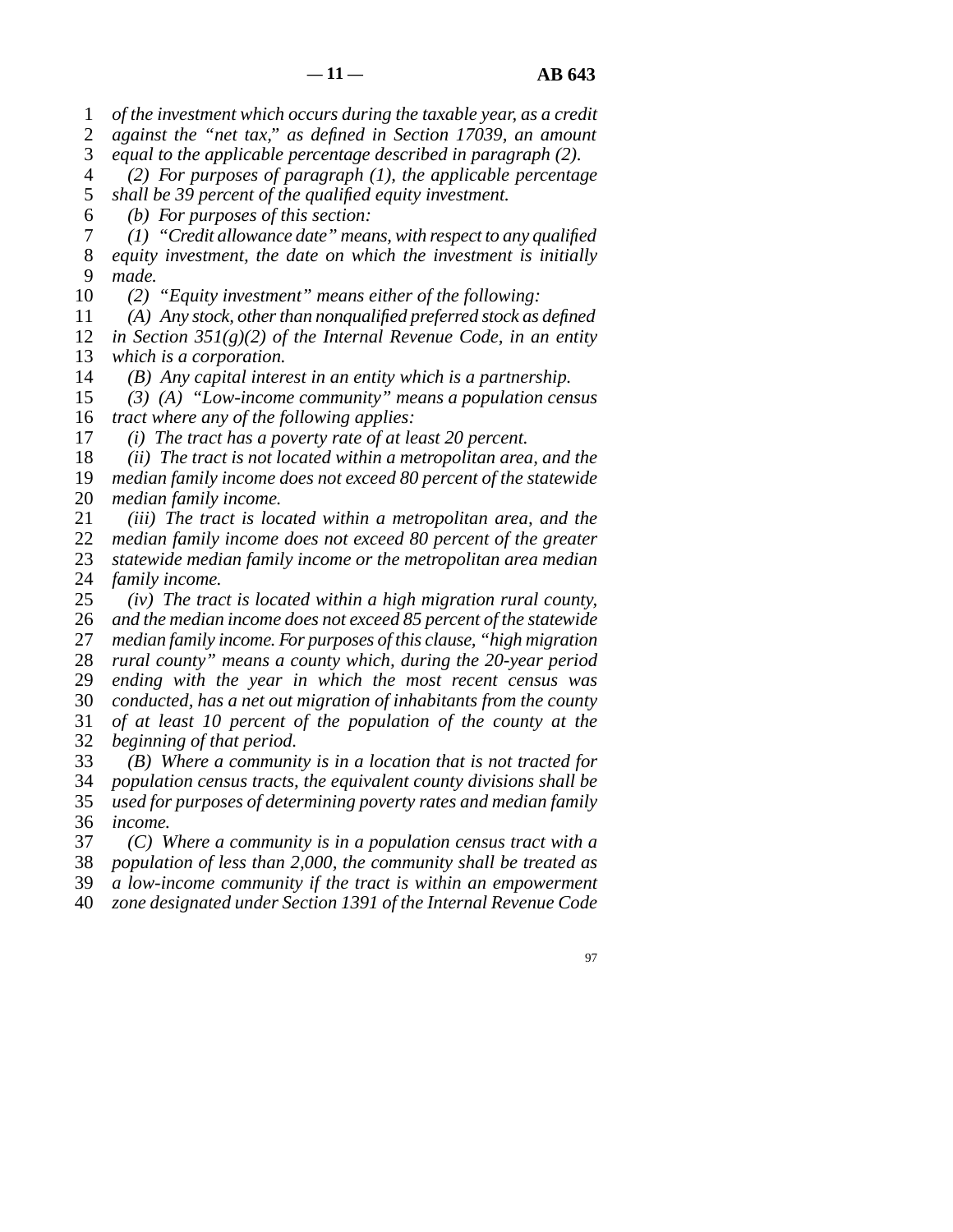1 2 *and is contiguous to one or more low-income communities, as determined under this paragraph.*

3 4 5 6 *(4) (A) "Qualified active low-income community business" means, with respect to any taxable year, a corporation, including a nonprofit corporation, or partnership that, for that taxable year, meets all of the following conditions:*

7 8 9 *(i) Derives at least 50 percent of its total gross income from the active conduct of a qualified business in a low-income community in California.*

10 11 12 13 *(ii) A substantial portion of the use of the tangible property of the entity, whether owned or leased, is within a low-income community in California. "Substantial portion" shall be defined as 40 percent or more of the tangible property of the entity.*

14 15 16 *(iii) Less than 5 percent of the average of the aggregate unadjusted base of the property of the entity is attributable to collectibles, as defined in Section 408(m)(2) of the Internal Revenue*

17 18 19 *Code. (iv) Less than 5 percent of the average of the aggregate unadjusted base of the property of the entity is attributable to*

20 21 *nonqualified financial property, as defined in Section 1397C(e) of the Internal Revenue Code.*

22 23 24 25 *(B) A "qualified active low-income community business" shall include a business carried on by an individual as a proprietor, if that business meets the requirements of subparagraph (A) were it incorporated or a trade or business that would qualify if that trade*

26 *or business were separately incorporated.*

27 28 *(5) "Qualified business" has the same meaning as that in Section 1397C(d) of the Internal Revenue Code except that:*

29 *(A) In lieu of applying subparagraph (B) of paragraph (2), the*

30 31 *rental to others of real property located in any low-income community shall be treated as a qualified business if there are*

32 *substantial improvements located on that real property.*

33 *(B) Paragraph (3) of that section shall not apply.*

34 35 36 *(6) (A) "Qualified community development entity" means a domestic corporation or partnership that meets all of the following conditions:*

37 *(i) Has a primary mission of serving, or providing investment*

38 *capital for, low-income communities or low-income persons.*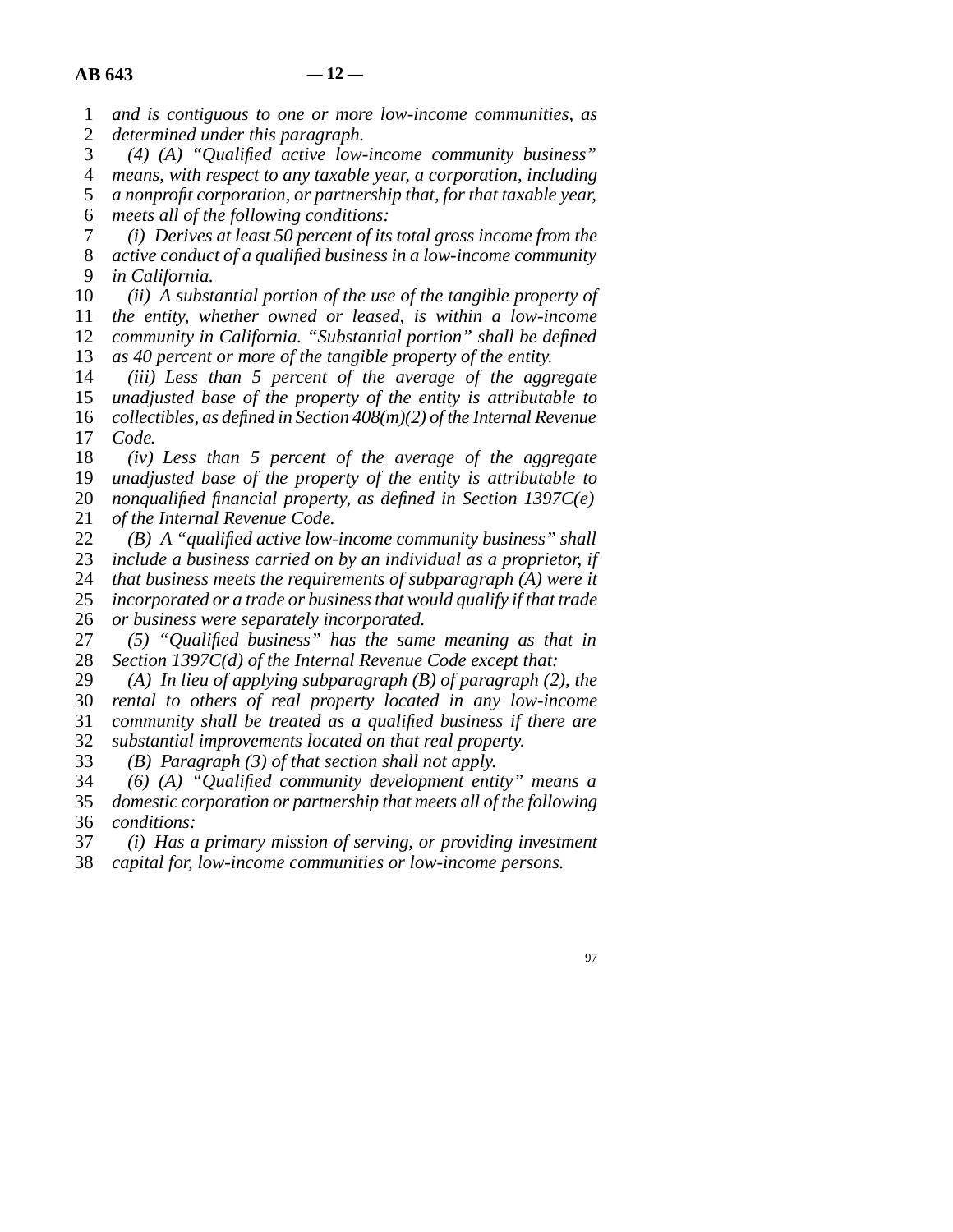1 2 3 *(ii) Maintains accountability to residents of low-income communities through their representation on any governing board of the entity or on any advisory board to the entity.*

4 5 6 *(iii) Is certified by the California Tax Credit Allocation Committee for purposes of this section as being a qualified community development entity.*

7 8 9 10 11 12 13 *(B) A domestic corporation or partnership shall be deemed a "qualified community development entity" if it has entered into an allocation agreement with the Community Development Financial Institutions Fund of the United States Department of the Treasury with respect to credits authorized by Section 45D of the Internal Revenue Code of 1986, as amended, and if the allocation agreement includes the state within its service area.*

14 15 16 *(7) (A) "Qualified equity investment" means any equity investment in a qualified community development entity if all of the following conditions are met:*

17 18 19 *(i) The investment is acquired by the taxpayer at its original issue, directly or through an underwriter, solely in exchange for cash.*

20 21 22 23 24 25 *(ii) Substantially all of the cash is used by the qualified community development entity to make low-income community investments. This requirement shall be deemed met if at least 85 percent of the aggregate gross assets of the qualified community development entity are invested in qualified low-income community investments in California.*

26 27 *(iii) The investment is designated for purposes of this section by the qualified community development entity.*

28 29 30 31 *(B) "Qualified equity investment" does not include any equity investment issued by a qualified community development entity more than one year after the date that the entity receives an allocation under subdivision (d).*

32 33 34 35 36 *(C) A "qualified equity investment" shall include any equity investment which would, notwithstanding clause (i) of subparagraph (A), be a qualified equity investment in the hands of the taxpayer if the investment was a qualified equity investment in the hands of a prior holder.*

37 38 *(D) Section 1202(c)(3) of the Internal Revenue Code, relating to purchases by a corporation of its own stock, shall apply.*

39 40 *(8) "Qualified low-income community investment" means any of the following:*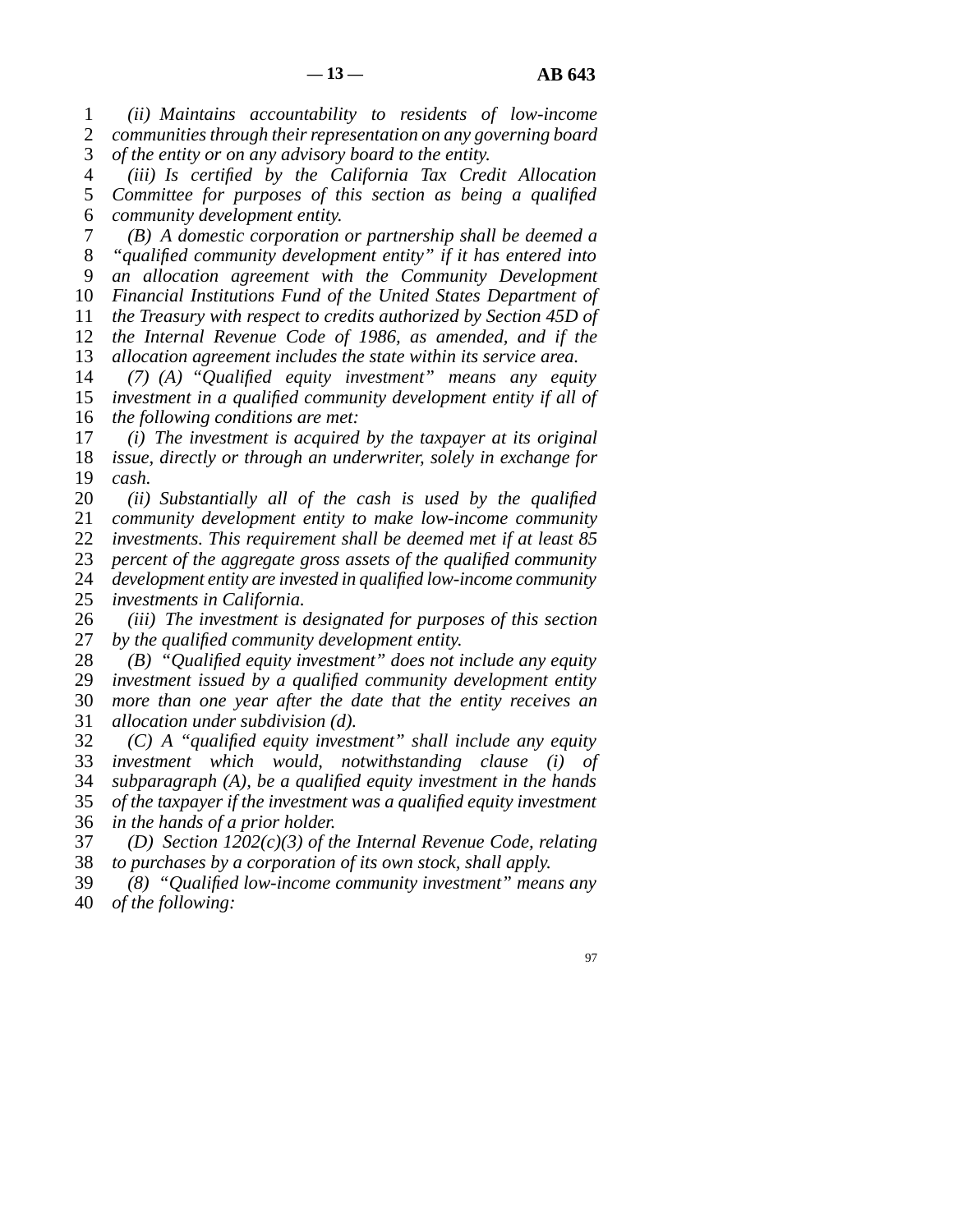*low-income community business.*

*(A) Any capital or equity investment in, or loan to, a qualified*

| $(B)$ Any capital or equity investment in, or loan to, a real estate    |  |
|-------------------------------------------------------------------------|--|
| project in a low-income community.                                      |  |
| $(C)$ The purchase from another qualified community                     |  |
| development entity of any loan made by that entity which is a           |  |
| qualified low-income community investment.                              |  |
| (D) Financial counseling and other services in support of               |  |
| business activities to businesses located in, and residents of,         |  |
| low-income communities.                                                 |  |
| $(E)$ Any equity investment in, or loan to, a qualified community       |  |
| development entity.                                                     |  |
| (c) The California Tax Credit Allocation Committee shall adopt          |  |
| guidelines necessary or appropriate to carry out the purposes of        |  |
| this section. The adoption of the guidelines shall not be subject to    |  |
| the rulemaking provisions of the Administrative Procedure Act of        |  |
| Chapter 3.5 (commencing with Section 11340) of Part 1 of Division       |  |
| 3 of Title 2 of the Government Code. The committee shall establish      |  |
| and impose reasonable fees upon entities that apply for the             |  |
| allocation pursuant to subdivision $(d)$ and use the revenue to defray  |  |
| the cost of administering the program. The committee shall              |  |
| establish the fees in a manner that ensures that $(1)$ the total amount |  |
| collected equals the amount reasonably necessary to defray the          |  |
| commission's costs in performing its administrative duties under        |  |
| this section, and (2) the amount paid by each entity reasonably         |  |
| corresponds with the value of the services provided to the entity.      |  |
| $(d)$ (1) The aggregate amount of credit that may be allowed in         |  |
| any calendar year pursuant to this section and Section 23622.9          |  |
| shall be fifty million dollars $(\$50,000,000)$ .                       |  |
| (2) The aggregate amount of credit specified under paragraph            |  |
| (1) shall be allocated by the California Tax Credit Allocation          |  |
| Committee guerra entities that smally four the allocation               |  |

31 32 33 *Committee among entities that apply for the allocation. The California Tax Credit Allocation Committee shall give priority to*

34 35 *applications that either are submitted by an entity that has a record of successfully providing capital or technical assistance to*

36 *disadvantaged businesses or communities or entities that intend*

37 *to make qualified low-income community investments in one or*

38 *more businesses in which persons unrelated to the entity hold the*

39 *majority equity interest.*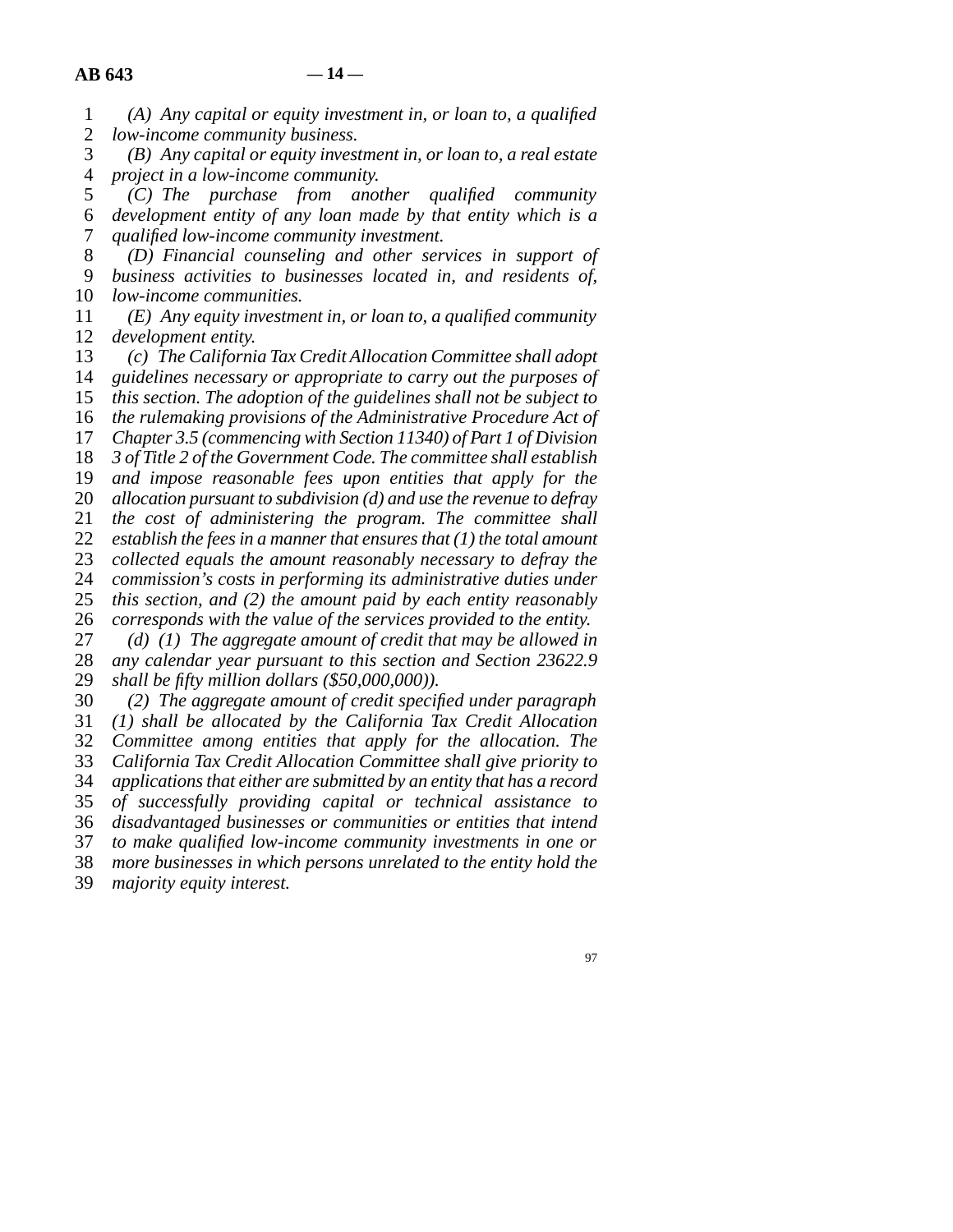1 2 3 4 5 6 7 8 9 *(e) Any credits used under subdivision (a) for a qualified equity investment where a recapture event occurs at any time before the close of the seventh taxable year after the qualified equity investment shall be included in the income in the taxable year in which the recapture event occurred. For purposes of this subdivision, a "recapture event" shall include any of the following that occur any time before the close of the seventh taxable year after the qualified equity investment in a qualified community development entity:*

10 11 *(1) The qualified community development entity ceases to be a qualified community development entity.*

12 13 14 *(2) The proceeds of the investment cease to be used as required under clause (ii) of subparagraph (A) of paragraph (7) of subdivision (b).*

15 16 *(3) The investment is redeemed by a qualified community development entity.*

17 18 19 20 21 22 23 24 25 26 27 28 29 30 31 32 33 *(f) An exception to the provisions of clause (ii) of subparagraph (A) of paragraph (7) of subdivision (b) shall exist wherein an investment shall be considered held by a community development entity even if the investment has been sold or repaid, provided that the community development entity reinvests an amount equal to the capital returned to or recovered by the community development entity from the original investment, exclusive of any profits realized, in another qualified low-income community investment within 12 months of the receipt of that capital. A community development entity shall not be required to reinvest capital returned from qualified low-income community investments after the sixth anniversary of the issuance of the qualified equity investment, the proceeds of which were used to make the qualified low-income community investment, and the qualified low-income community investment shall be considered held by the community development entity through the seventh anniversary of the qualified equity investment's issuance.*

34 35 *(g) This section shall remain in effect only until December 1, 2020, and as of that date is repealed.*

36 37 *SEC. 5. Section 23622.9 is added to the Revenue and Taxation Code, to read:*

38 *23622.9. There is hereby created the California New Markets*

39 *Tax Credit Program as provided in this section and Section*

40 *17053.9. The purpose of this program is to stimulate economic*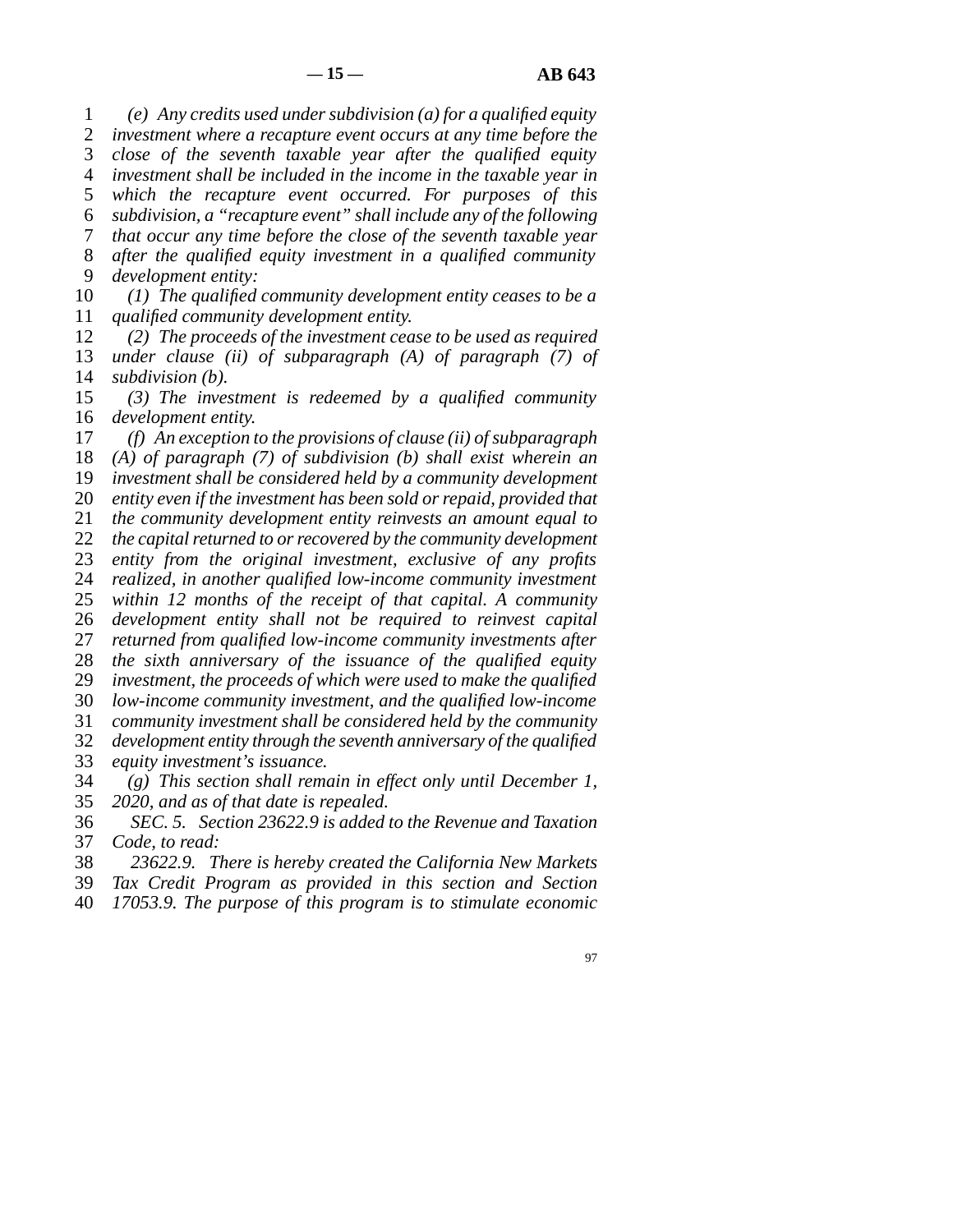1 *development, and hasten California's economic recovery, by*

2 3 *granting tax credits for investment in California, including, but not limited to, retail businesses, real property, financial institutions,*

4 *and schools. The California Tax Credit Allocation Committee shall*

5 *have responsibility for the administration of this program as*

6 *provided in this section and Section 17053.9. The program shall*

7 *be as follows:*

8 *(a) (1) For taxable years beginning on or after January 1, 2013,*

9 *and before January 1, 2020, there shall be allowed to a taxpayer*

10 *that holds a qualified equity investment on a credit allowance date*

11 *of the investment which occurs during the taxable year, as a credit*

12 *against the "tax," as defined in Section 23036, an amount equal*

13 *to the applicable percentage described in paragraph (2).*

14 15 *(2) For purposes of paragraph (1), the applicable percentage shall be 39 percent of the qualified equity investment.*

16 *(b) For purposes of this section:*

17 18 19 *(1) "Credit allowance date" means, with respect to any qualified equity investment, the date on which the investment is initially made.*

20 *(2) "Equity investment" means either of the following:*

21 22 23 *(A) Any stock, other than nonqualified preferred stock as defined in Section 351(g)(2) of the Internal Revenue Code, in an entity which is a corporation.*

24 *(B) Any capital interest in an entity which is a partnership.*

25 26 *(3) (A) "Low-income community" means a population census tract where any of the following applies:*

27 *(i) The tract has a poverty rate of at least 20 percent.*

28 *(ii) The tract is not located within a metropolitan area, and the*

29 30 *median family income does not exceed 80 percent of the statewide median family income.*

31 32 *(iii) The tract is located within a metropolitan area, and the median family income does not exceed 80 percent of the greater*

33 *statewide median family income or the metropolitan area median*

34 *family income.*

35 *(iv) The tract is located within a high migration rural county*

36 *and the median income does not exceed 85 percent of the statewide*

37 *median family income. For purposes of this clause, "high migration*

38 *rural county" means a county which, during the 20-year period*

39 *ending with the year in which the most recent census was*

40 *conducted, has a net out migration of inhabitants from the county*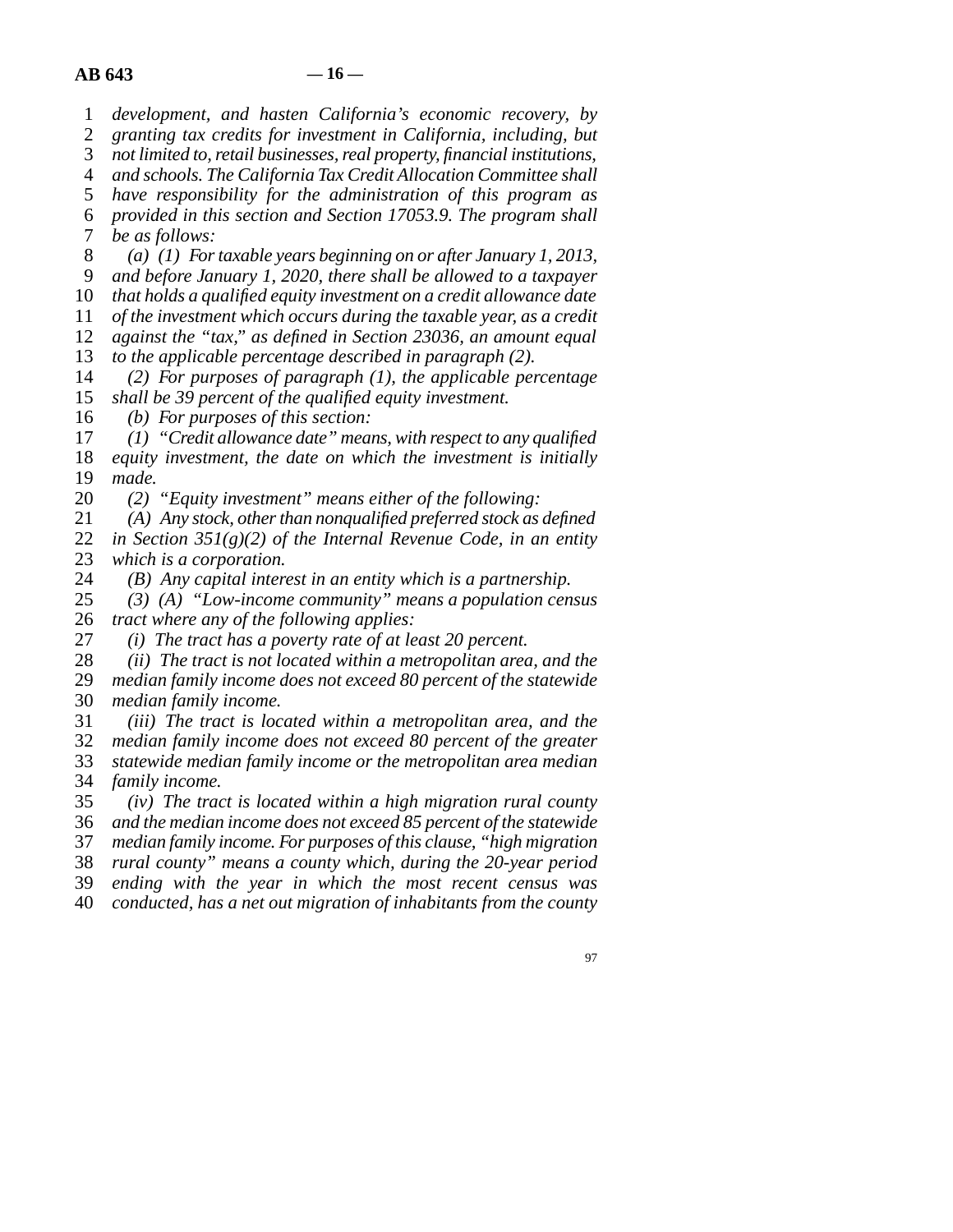1 2 *of at least 10 percent of the population of the county at the beginning of that period.*

3 4 5 6 *(B) Where a community is in a location that is not tracted for population census tracts, the equivalent county divisions shall be used for purposes of determining poverty rates and median family income.*

7 8 9 10 11 *(C) Where a community is in a population census tract with a population of less than 2,000, the community shall be treated as a low-income community if the tract is within an empowerment zone designated under Section 1391 of the Internal Revenue Code and is contiguous to one or more low-income communities, as*

12 *determined under this paragraph.*

13 14 15 16 *(4) (A) "Qualified active low-income community business" means, with respect to any taxable year, a corporation, including a nonprofit corporation, or partnership that, for that taxable year, meets all of the following conditions:*

17 *(i) Derives at least 50 percent of its total gross income from the*

18 19 *active conduct of a qualified business in a low-income community in California.*

20 21 22 *(ii) A substantial portion of the use of the tangible property of the entity, whether owned or leased, is within a low-income community in California. "Substantial portion" shall be defined*

23 *as 40 percent or more of the tangible property of the entity.*

24 25 26 27 *(iii) Less than 5 percent of the average of the aggregate unadjusted base of the property of the entity is attributable to collectibles, as defined in Section 408(m)(2) of the Internal Revenue Code.*

28 29 30 31 *(iv) Less than 5 percent of the average of the aggregate unadjusted base of the property of the entity is attributable to nonqualified financial property, as defined in Section 1397C(e) of the Internal Revenue Code.*

32 33 34 35 36 *(B) A "qualified active low-income community business" shall include a business carried on by an individual as a proprietor, if that business meets the requirements of subparagraph (A) were it incorporated or a trade or business that would qualify if that trade or business were separately incorporated.*

37 38 *(5) "Qualified business" has the same meaning as that in Section 1397C(d) of the Internal Revenue Code except that:*

39 *(A) In lieu of applying subparagraph (B) of paragraph (2), the*

40 *rental to others of real property located in any low-income*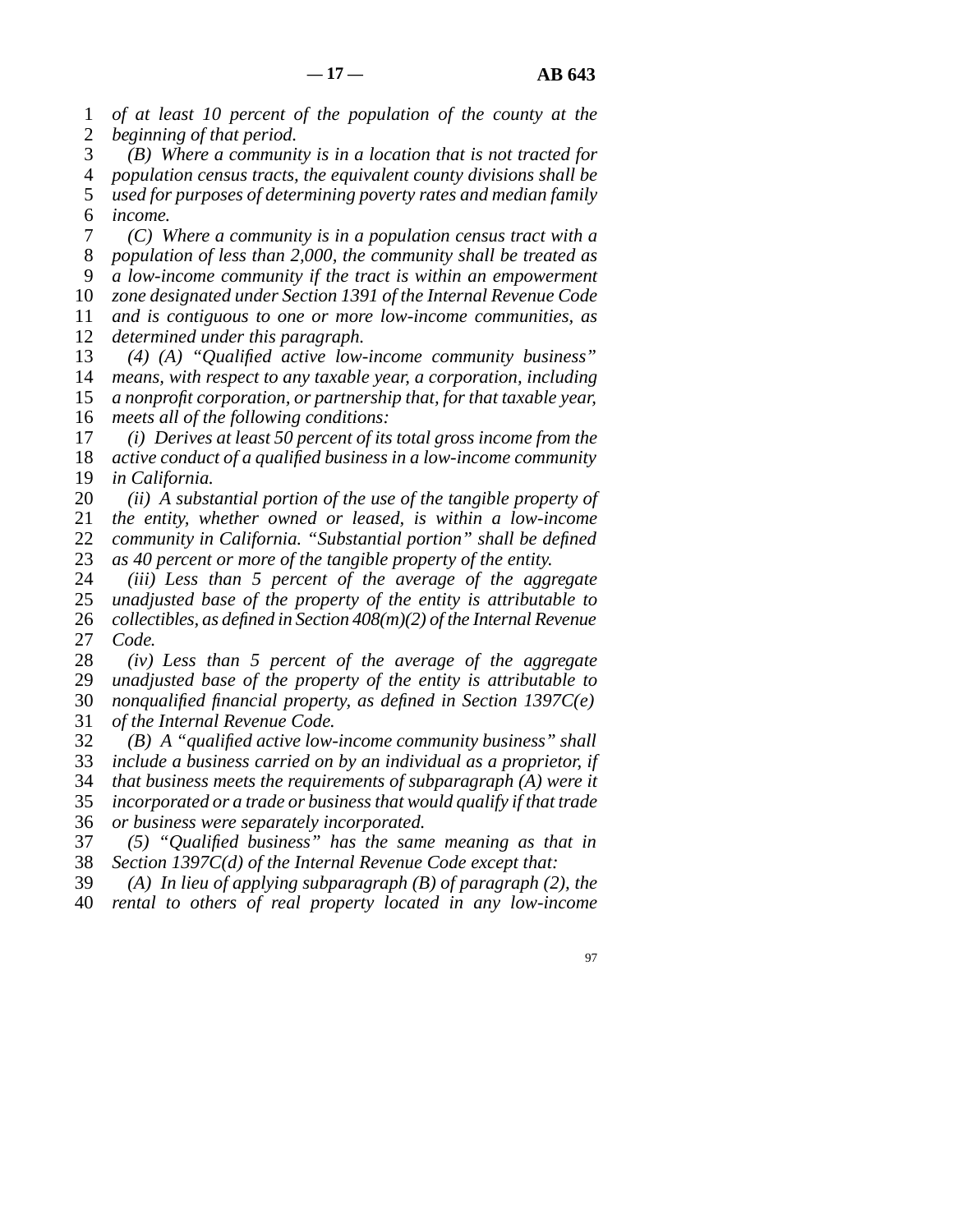1 2 *community shall be treated as a qualified business if there are substantial improvements located on that real property.*

3 *(B) Paragraph (3) of that section shall not apply.*

4 5 6 *(6) (A) "Qualified community development entity" means a domestic corporation or partnership that meets all of the following conditions:*

7 8 *(i) Has a primary mission of serving, or providing investment capital for, low-income communities or low-income persons.*

9 10 11 *(ii) Maintains accountability to residents of low-income communities through their representation on any governing board of the entity or on any advisory board to the entity.*

12 13 14 *(iii) Is certified by the California Tax Credit Allocation Committee for purposes of this section as being a qualified community development entity.*

15 16 17 18 19 20 *(B) A domestic corporation or partnership shall be deemed a "qualified community development entity" if it has entered into an allocation agreement with the Community Development Financial Institutions Fund of the United States Department of the Treasury with respect to credits authorized by Section 45D of the Internal Revenue Code of 1986, as amended, and if the*

21 *allocation agreement includes the state within its service area.*

22 23 24 *(7) (A) "Qualified equity investment" means any equity investment in a qualified community development entity if all of the following conditions are met:*

25 26 27 *(i) The investment is acquired by the taxpayer at its original issue, directly or through an underwriter, solely in exchange for cash.*

28 29 30 31 32 33 *(ii) Substantially all of the cash is used by the qualified community development entity to make low-income community investments. This requirement shall be deemed met if at least 85 percent of the aggregate gross assets of the qualified community development entity are invested in qualified low-income community investments in California.*

34 35 *(iii) The investment is designated for purposes of this section by the qualified community development entity.*

36 37 38 *(B) "Qualified equity investment" does not include any equity investment issued by a qualified community development entity more than one year after the date that the entity receives an*

39 *allocation under subdivision (d).*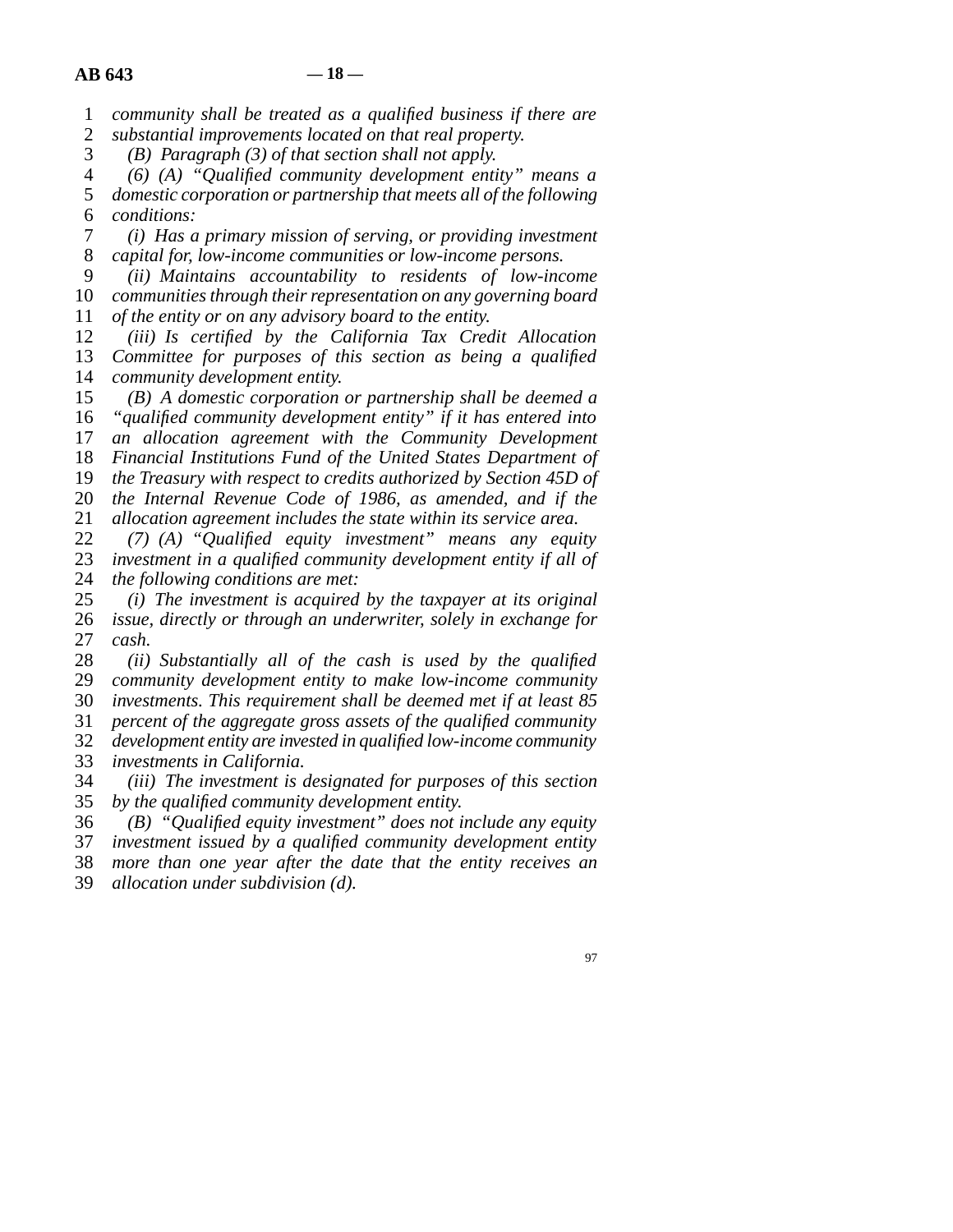1 2 3 4 5 *(C) A "qualified equity investment" shall include any equity investment which would, notwithstanding clause (i) of subparagraph (A), be a qualified equity investment in the hands of the taxpayer if the investment was a qualified equity investment in the hands of a prior holder.*

6 7 *(D) Section 1202(c)(3) of the Internal Revenue Code, relating to purchases by a corporation of its own stock, shall apply.*

8 9 *(8) "Qualified low-income community investment" means any of the following:*

10 11 *(A) Any capital or equity investment in, or loan to, a qualified low-income community business.*

12 13 *(B) Any capital or equity investment in, or loan to, a real estate project in a low-income community.*

14 15 16 *(C) The purchase from another qualified community development entity of any loan made by that entity which is a qualified low-income community investment.*

17 18 19 *(D) Financial counseling and other services in support of business activities to businesses located in, and residents of, low-income communities.*

20 21 *(E) Any equity investment in, or loan to, a qualified community development entity.*

22 23 *(c) The California Tax Credit Allocation Committee shall adopt guidelines necessary or appropriate to carry out the purposes of*

24 *this section. The adoption of the guidelines shall not be subject to*

25 *the rulemaking provisions of the Administrative Procedure Act of*

26 *Chapter 3.5 (commencing with Section 11340) of Part 1 of Division*

27 *3 of Title 2 of the Government Code. The committee shall establish*

28 29 *and impose reasonable fees upon entities that apply for the allocation pursuant to subdivision (d) and use the revenue to defray*

30 *the cost of administering the program. The committee shall*

31 *establish the fees in a manner that ensures that (1) the total amount*

32 *collected equals the amount reasonably necessary to defray the*

33 *commission's costs in performing its administrative duties under*

34 *this section, and (2) the amount paid by each entity reasonably*

35 *corresponds with the value of the services provided to the entity.*

36 37 *(d) (1) The aggregate amount of credit that may be allowed in any calendar year pursuant to this section and Section 17053.9*

38 *shall be fifty million dollars (\$50,000,000).*

39 *(2) The aggregate amount of credit specified under paragraph*

40 *(1) shall be allocated by the California Tax Credit Allocation*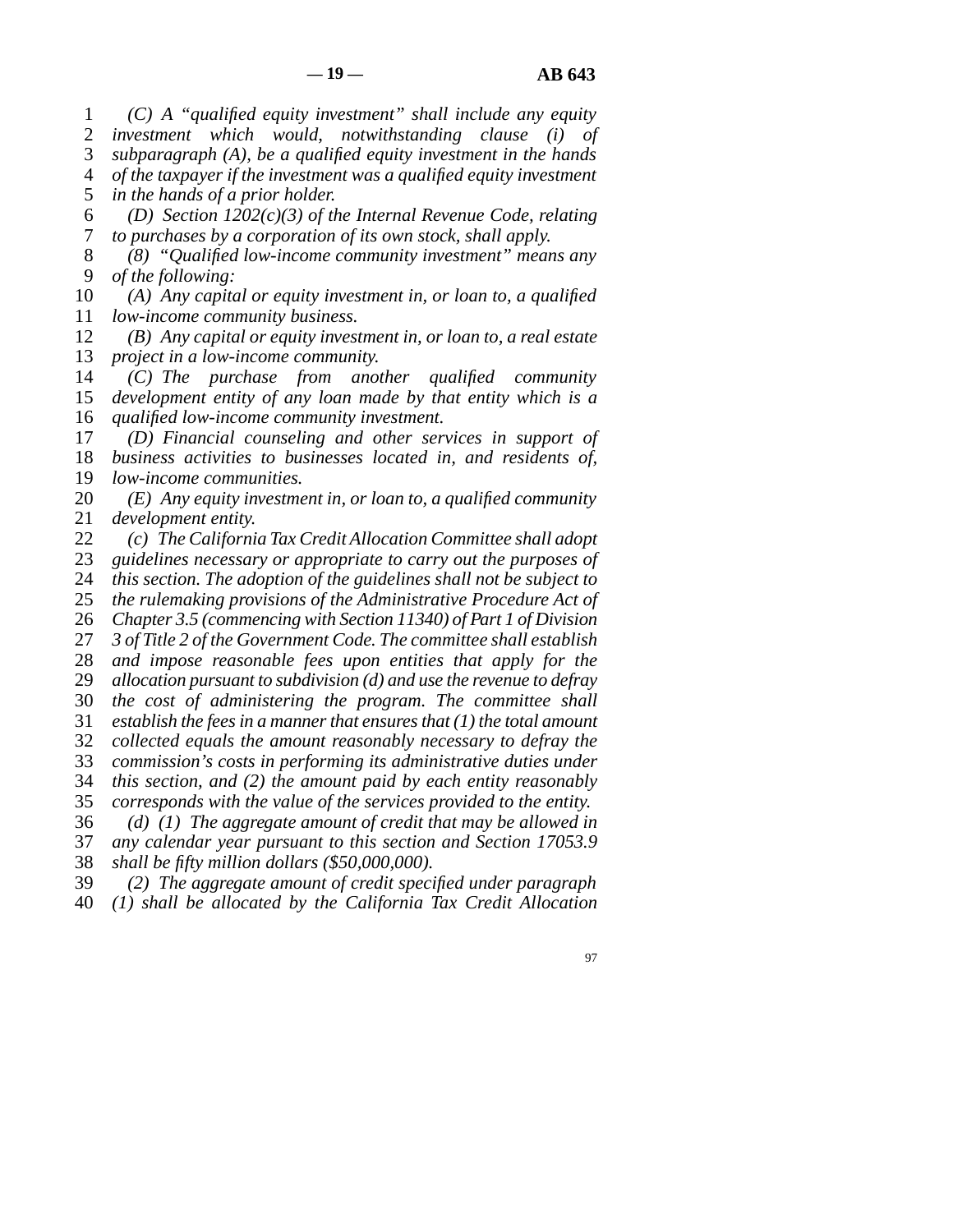1 *Committee among entities that apply for the allocation. The*

2 3 *California Tax Credit Allocation Committee shall give priority to applications that either are submitted by an entity that has a record*

4 *of successfully providing capital or technical assistance to*

5 *disadvantaged businesses or communities or entities that intend*

6 *to make qualified low-income community investments in one or*

7 8 *more businesses in which persons unrelated to the entity hold the majority equity interest.*

9 10 11 12 13 14 15 16 17 *(e) Any credits used under subdivision (a) for a qualified equity investment where a recapture event occurs at any time before the close of the seventh taxable year after the qualified equity investment shall be included in the income in the taxable year in which the recapture event occurred. For purposes of this subdivision, a "recapture event" shall include any of the following that occur any time before the close of the seventh taxable year after the qualified equity investment in a qualified community development entity:*

18 19 *(1) The qualified community development entity ceases to be a qualified community development entity.*

20 21 22 *(2) The proceeds of the investment cease to be used as required under clause (ii) of subparagraph (A) of paragraph (7) of subdivision (b).*

23 24 *(3) The investment is redeemed by a qualified community development entity.*

25 26 27 28 29 30 31 32 33 34 35 36 37 38 39 *(f) An exception to the provisions of clause (ii) of subparagraph (A) of paragraph (7) of subdivision (b) shall exist wherein an investment shall be considered held by a community development entity even if the investment has been sold or repaid, provided that the community development entity reinvests an amount equal to the capital returned to or recovered by the community development entity from the original investment, exclusive of any profits realized, in another qualified low-income community investment within 12 months of the receipt of that capital. A community development entity shall not be required to reinvest capital returned from qualified low-income community investments after the sixth anniversary of the issuance of the qualified equity investment, the proceeds of which were used to make the qualified low-income community investment, and the qualified low-income community investment shall be considered held by the community*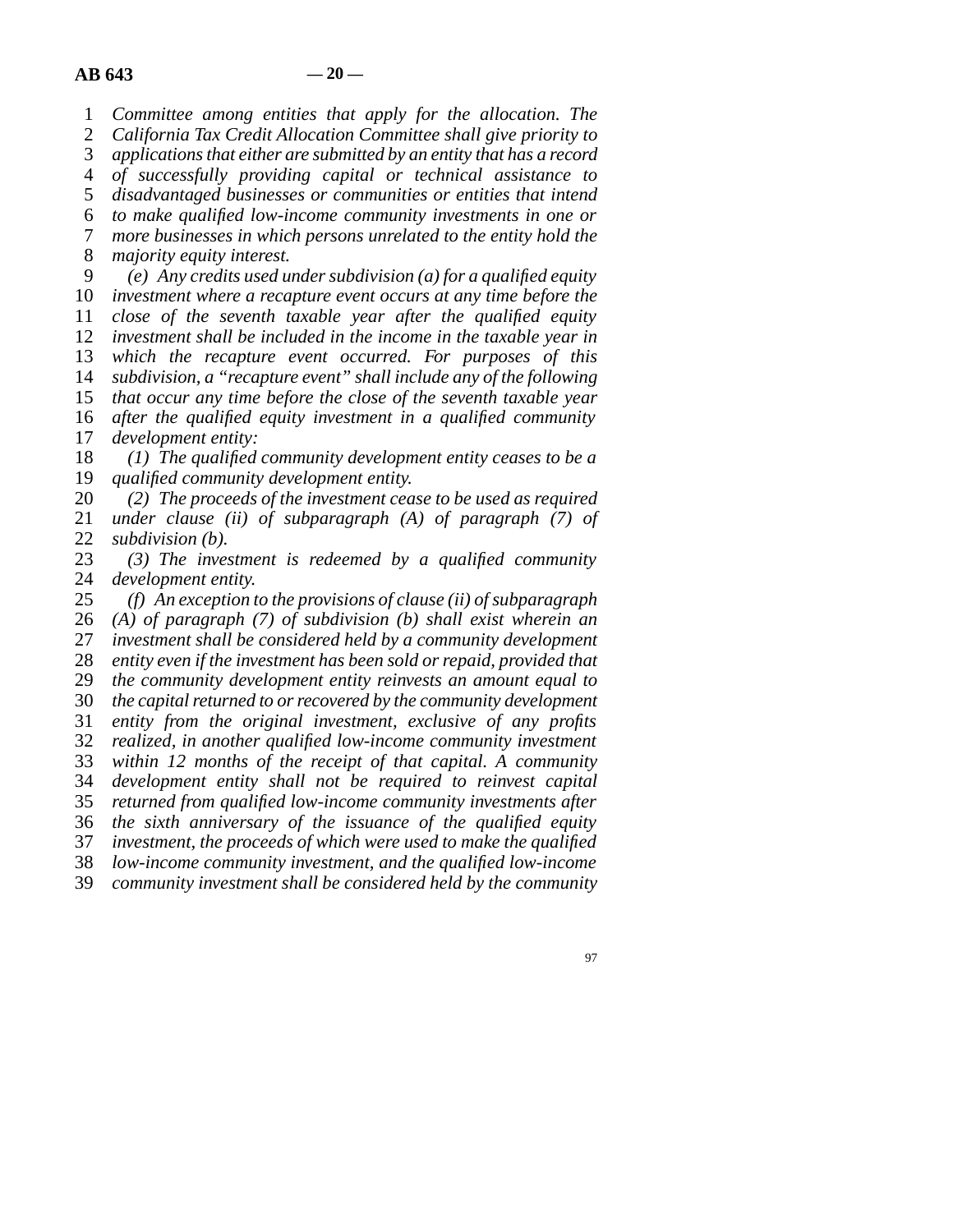1 2 *development entity through the seventh anniversary of the qualified equity investment's issuance.*

3 4 *(g) This section shall remain in effect only until December 1, 2020, and as of that date is repealed.*

5 6 7 *SEC. 6. Section 23623 of the Revenue and Taxation Code, as added by Section 8 of Chapter 10 of the Third Extraordinary Session of the Statutes of 2009, is repealed.*

8 23623. (a) For each taxable year beginning on or after January

9 1, 2009, there shall be allowed as a credit against the "tax," as

10 11 defined in Section 23036, three thousand dollars (\$3,000) for each net increase in qualified full-time employees, as specified in

12 13 subdivision (c), hired during the taxable year by a qualified employer.

14 (b) For purposes of this section:

15 (1) "Acquired" includes any gift, inheritance, transfer incident

16 to divorce, or any other transfer, whether or not for consideration.

17 (2) "Qualified full-time employee" means:

18 (A) A qualified employee who was paid qualified wages during

19 20 the taxable year by the qualified employer for services of not less than an average of 35 hours per week.

21 (B) A qualified employee who was a salaried employee and

22 was paid compensation during the taxable year for full-time

23 24 employment, within the meaning of Section 515 of the Labor Code, by the qualified employer.

25 26 (3) A "qualified employee" shall not include any of the following:

27 28 (A) An employee certified as a qualified employee in an enterprise zone designated in accordance with Chapter 12.8

29 (commencing with Section 7070) of Division 7 of Title 1 of the

30 Government Code.

31 (B) An employee certified as a qualified disadvantaged

32 33 individual in a manufacturing enhancement area designated in accordance with Section 7073.8 of the Government Code.

34 (C) An employee certified as a qualified employee in a targeted

35 36 tax area designated in accordance with Section 7097 of the Government Code.

37 (D) An employee certified as a qualified disadvantaged

38 individual or a qualified displaced employee in a local agency

39 military base recovery area (LAMBRA) designated in accordance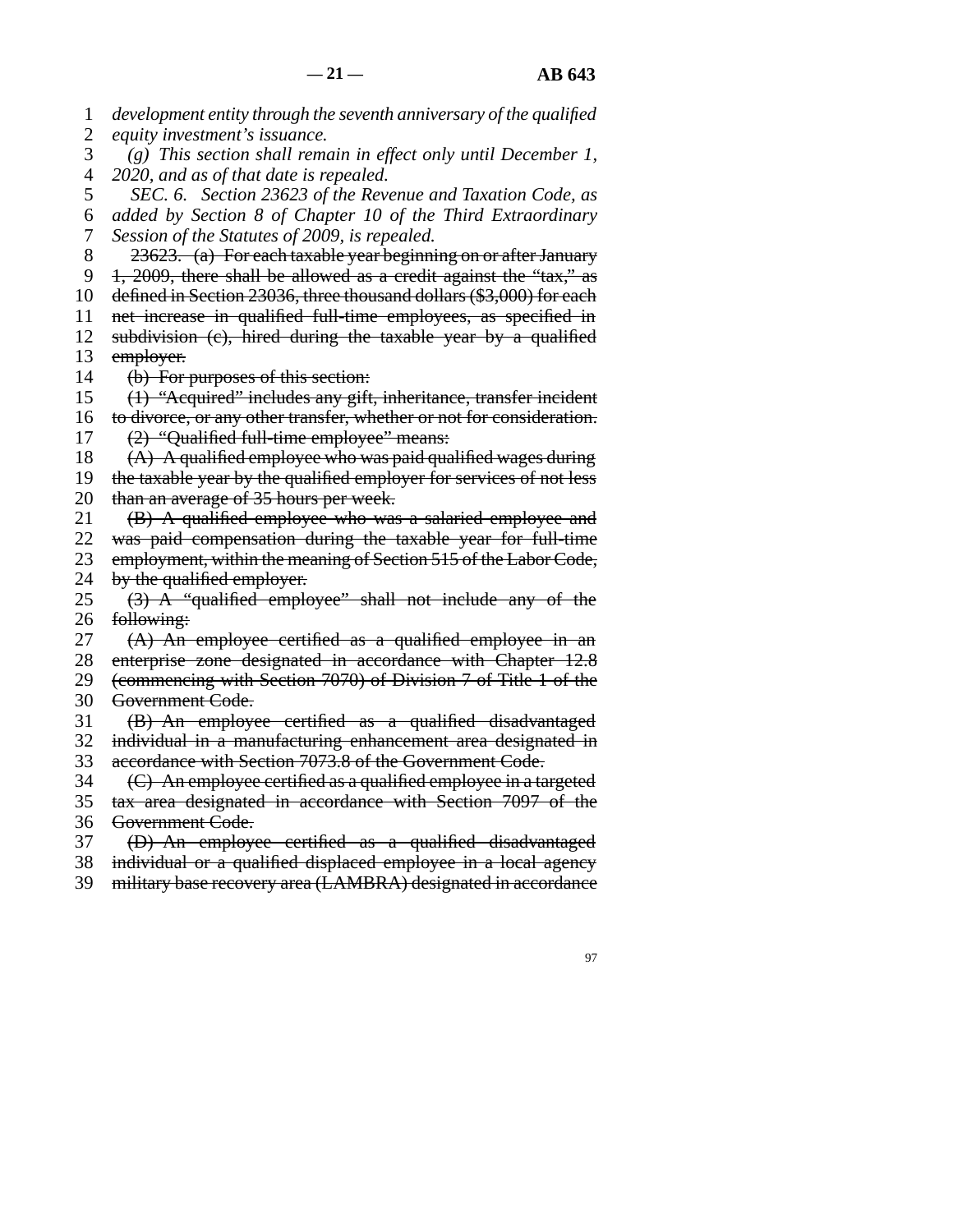|  | with Chapter 12.07 (commonoing with Soction 7105) of Division |  |
|--|---------------------------------------------------------------|--|
|  | with Chapter 12.77 (commencing with Section 7103) of Division |  |

- 2 7 of Title 1 of the Government Code.
- 3 4 (E) An employee whose wages are included in calculating any other credit allowed under this part.
- 5 6 7 (4) "Qualified employer" means a taxpayer that, as of the last day of the preceding taxable year, employed a total of 20 or fewer employees.
- 8 (5) "Qualified wages" means wages subject to Division 6
- 9 (commencing with Section 13000) of the Unemployment Insurance
- 10 Code.
- 11 (6) "Annual full-time equivalent" means either of the following:

12 (A) In the case of a full-time employee paid hourly qualified

- 13 wages, "annual full-time equivalent" means the total number of
- 14 hours worked for the taxpayer by the employee (not to exceed
- 15 16 2,000 hours per employee) divided by 2,000. (B) In the case of a salaried full-time employee, "annual
- 17 full-time equivalent" means the total number of weeks worked for
- 18 the taxpayer by the employee divided by 52.
- 19 20 (c) The net increase in qualified full-time employees of a qualified employer shall be determined as provided by this
- 21 subdivision:
- 22 23  $(1)$   $(A)$  The net increase in qualified full-time employees shall
- be determined on an annual full-time equivalent basis by
- 24 25 subtracting from the amount determined in subparagraph (C) the amount determined in subparagraph (B).
- 26 27 (B) The total number of qualified full-time employees employed in the preceding taxable year by the taxpayer and by any trade or
- 28 business acquired by the taxpayer during the current taxable year.
- 29 (C) The total number of full-time employees employed in the
- 30 31 current taxable year by the taxpayer and by any trade or business acquired during the current taxable year.
- 32 (2) For taxpayers who first commence doing business in this
- 33 state during the taxable year, the number of full-time employees
- 34 for the immediately preceding prior taxable year shall be zero.
- 35 (d) In the case where the credit allowed by this section exceeds
- 36 the "tax," the excess may be carried over to reduce the "tax" in
- 37 the following year, and succeeding seven years if necessary, until
- 38 the credit is exhausted.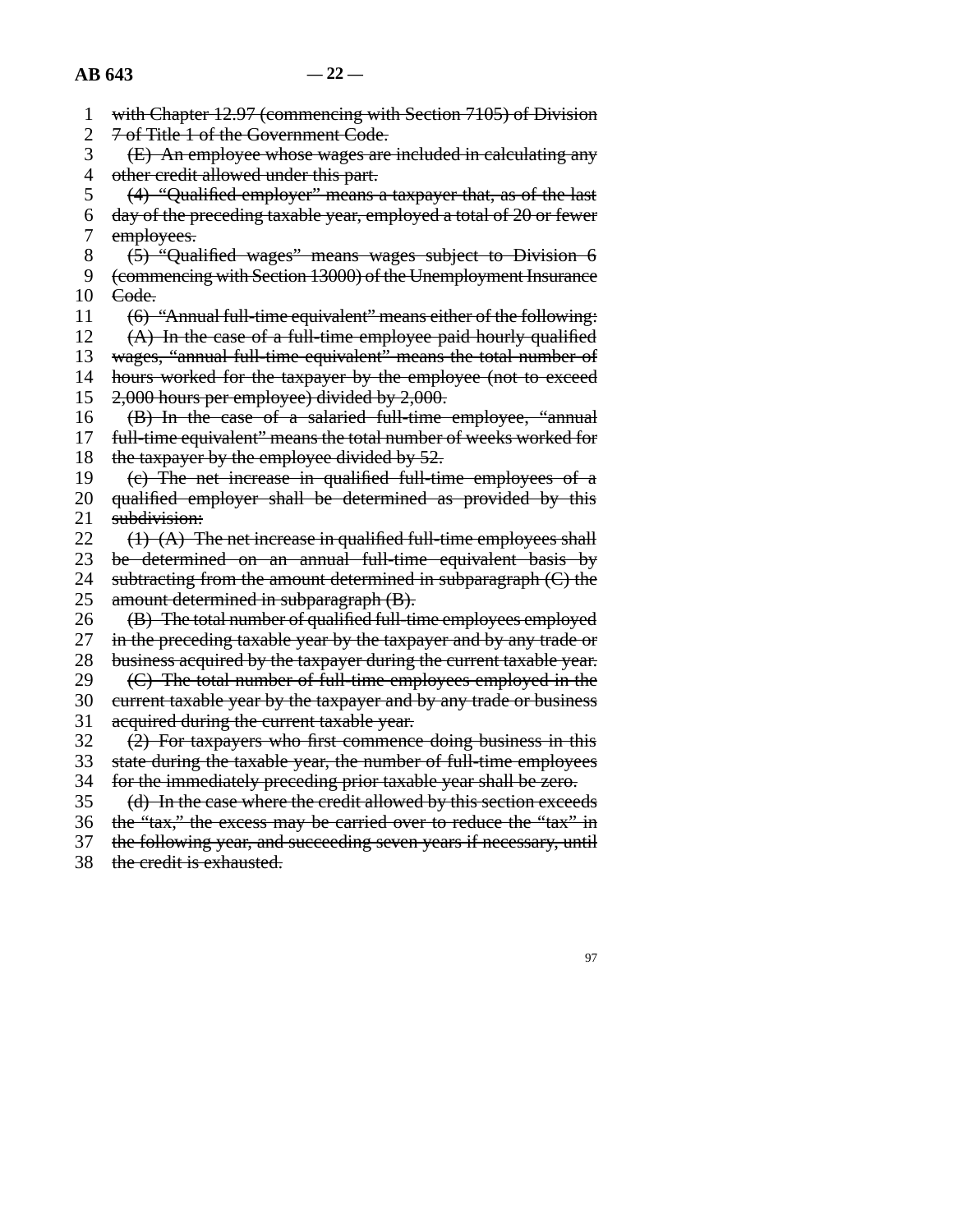1 2 3 (e) Any deduction otherwise allowed under this part for qualified wages shall not be reduced by the amount of the credit allowed under this section.

- 4 (f) For purposes of this section:
- 5 (1) All employees of the trades or businesses that are treated as
- 6 related under either Section 267, 318, or 707 of the Internal
- 7 Revenue Code shall be treated as employed by a single taxpayer.
- 8 (2) In determining whether the taxpayer has first commenced
- 9 doing business in this state during the taxable year, the provisions
- 10 of subdivision (f) of Section 17276, without application of
- 11 paragraph (7) of that subdivision, shall apply.
- 12  $(g)$  (1) (A) Credit under this section and Section 17053.80 shall
- 13 be allowed only for credits claimed on timely filed original returns
- 14 received by the Franchise Tax Board on or before the cut-off date
- 15 established by the Franchise Tax Board.
- 16 (B) For purposes of this paragraph, the cut-off date shall be the
- 17 last day of the calendar quarter within which the Franchise Tax
- 18 Board estimates it will have received timely filed original returns
- 19 claiming credits under this section and Section 17053.80 that
- 20 cumulatively total four hundred million dollars (\$400,000,000)
- 21 for all taxable years.
- 22 23 (2) The date a return is received shall be determined by the Franchise Tax Board.
- 24 (3) (A) The determinations of the Franchise Tax Board with
- 25 26 respect to the cut-off date, the date a return is received, and whether a return has been timely filed for purposes of this subdivision may
- 27 not be reviewed in any administrative or judicial proceeding.
- 28 (B) Any disallowance of a credit claimed due to a determination
- 29 under this subdivision, including the application of the limitation
- 30 specified in paragraph (1), shall be treated as a mathematical error
- 31 appearing on the return. Any amount of tax resulting from such
- 32 disallowance may be assessed by the Franchise Tax Board in the
- 33 same manner as provided by Section 19051.
- 34 (4) The Franchise Tax Board shall periodically provide notice
- 35 on its Web site with respect to the amount of credit under this
- 36 section and Section 17053.80 claimed on timely filed original
- 37 returns received by the Franchise Tax Board.
- 38 (h) (1) The Franchise Tax Board may prescribe rules, guidelines
- 39 or procedures necessary or appropriate to carry out the purposes
- 40 of this section, including any guidelines regarding the limitation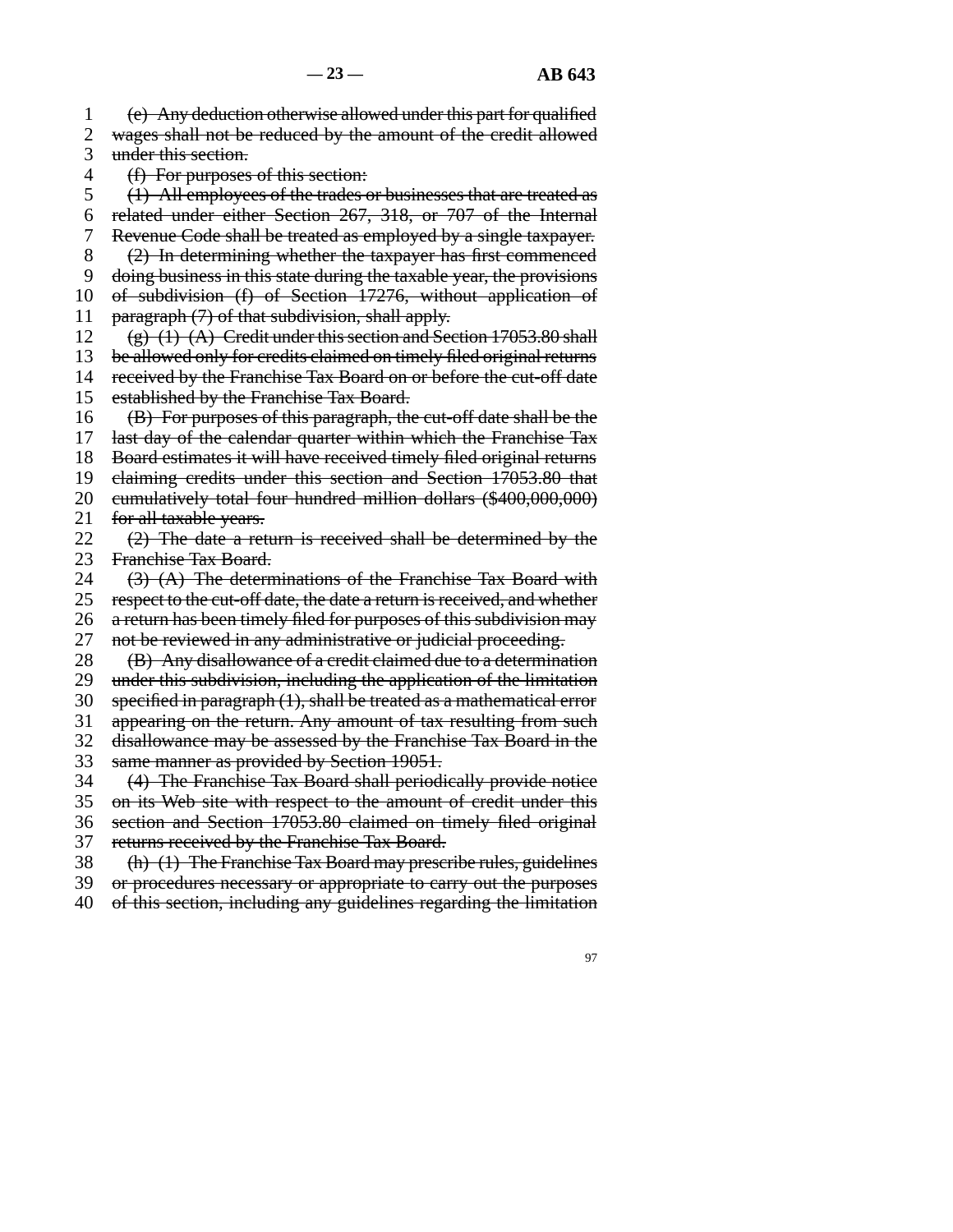1 on total credits allowable under this section and Section 17053.80

2 and guidelines necessary to avoid the application of paragraph (2)

3 of subdivision (f) through split-ups, shell corporations, partnerships,

4 tiered ownership structures, or otherwise.

5 (2) Chapter 3.5 (commencing with Section 11340) of Part 1 of

- 6 Division 3 of Title 2 of the Government Code does not apply to
- 7 any standard, criterion, procedure, determination, rule, notice, or

8 guideline established or issued by the Franchise Tax Board

9 pursuant to this section.

10 (i) This section shall remain in effect only until December 1 of

11 12 the calendar year after the year of the cut-off date, and as of that December 1 is repealed.

13 14 15 *SEC. 7. Section 23623 of the Revenue and Taxation Code, as added by Section 8 of Chapter 17 of the Third Extraordinary Session of the Statutes of 2009, is amended to read:*

16 17 18 19 20 23623. (a) For each taxable year beginning on or after January 1, 2009, there shall be allowed as a credit against the "tax," as defined in Section 23036, three thousand dollars (\$3,000) for each net increase in qualified full-time employees, as specified in subdivision (c), hired during the taxable year by a qualified

21 employer.

22 (b) For purposes of this section:

23 (1) "Acquired" includes any gift, inheritance, transfer incident

24 to divorce, or any other transfer, whether or not for consideration.

25 (2) "Qualified full-time employee" means:

26 27 28 (A) A qualified employee who was paid qualified wages during the taxable year by the qualified employer for services of not less than an average of 35 hours per week.

29 30 31 (B) A qualified employee who was a salaried employee and was paid compensation during the taxable year for full-time employment, within the meaning of Section 515 of the Labor Code,

32 by the qualified employer.

33 34 (3) A "qualified employee" shall not include any of the following:

35 (A) An employee certified as a qualified employee in an

36 37 enterprise zone designated in accordance with Chapter 12.8 (commencing with Section 7070) of Division 7 of Title 1 of the

38 Government Code.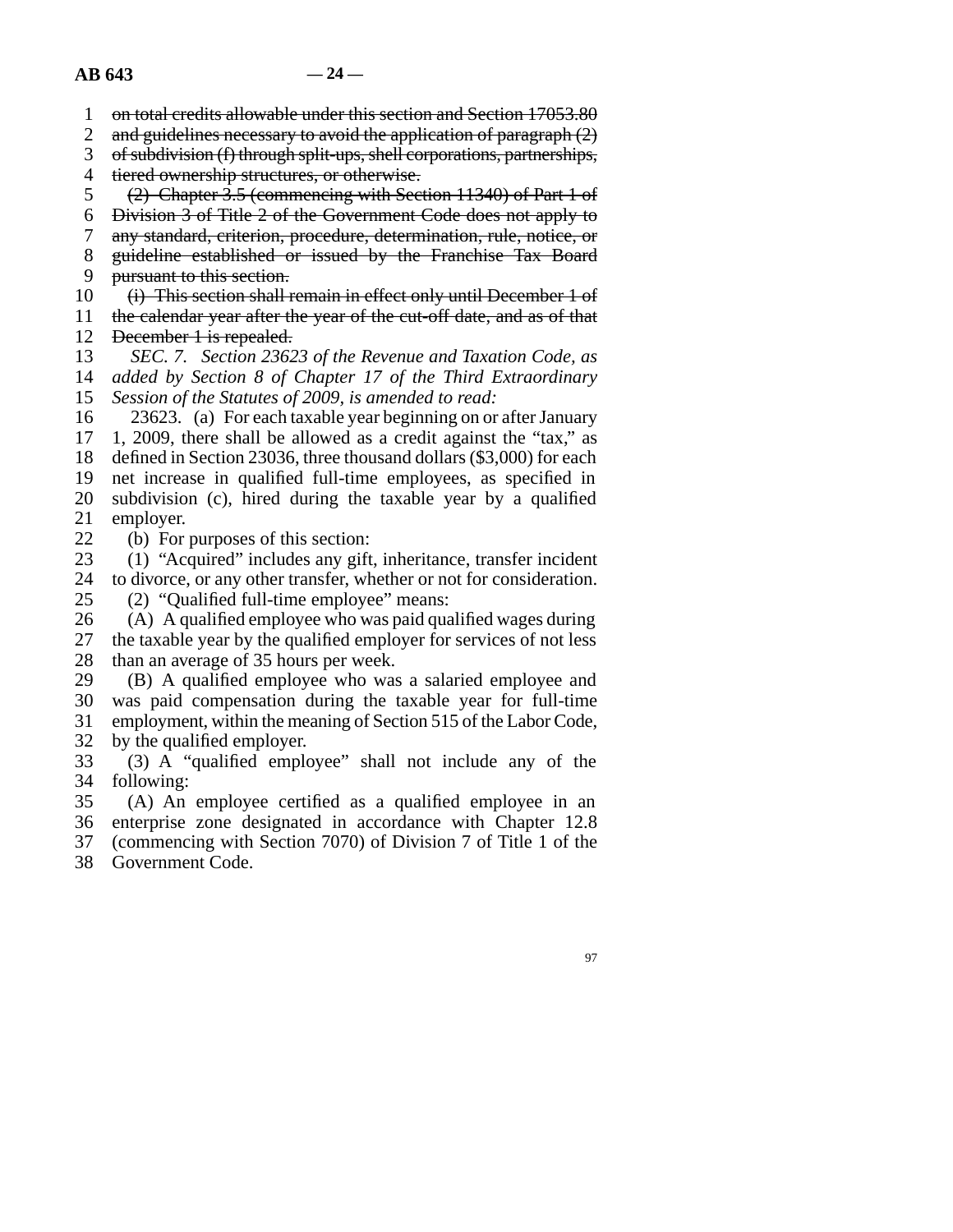1 2 3 (B) An employee certified as a qualified disadvantaged individual in a manufacturing enhancement area designated in accordance with Section 7073.8 of the Government Code.

4 5 6 (C) An employee certified as a qualified employee in a targeted tax area designated in accordance with Section 7097 of the Government Code.

7 8 9 10 11 (D) An employee certified as a qualified disadvantaged individual or a qualified displaced employee in a local agency military base recovery area (LAMBRA) designated in accordance with Chapter 12.97 (commencing with Section 7105) of Division 7 of Title 1 of the Government Code.

12 13 (E) An employee whose wages are included in calculating any other credit allowed under this part.

14 15 16 (4) "Qualified employer" means a taxpayer that, as of the last day of the preceding taxable year, employed a total of 20 or fewer employees.

17 18 19 (5) "Qualified wages" means wages subject to Division 6 (commencing with Section 13000) of the Unemployment Insurance Code.

20 21 22 23 24 (6) "Annual full-time equivalent" means either of the following: (A) In the case of a full-time employee paid hourly qualified wages, "annual full-time equivalent" means the total number of hours worked for the taxpayer by the employee (not to exceed 2,000 hours per employee) divided by 2,000.

25 26 27 (B) In the case of a salaried full-time employee, "annual full-time equivalent" means the total number of weeks worked for the taxpayer by the employee divided by 52.

28 29 30 (c) The net increase in qualified full-time employees of a qualified employer shall be determined as provided by this subdivision:

31 32 33 34 (1) (A) The net increase in qualified full-time employees shall be determined on an annual full-time equivalent basis by subtracting from the amount determined in subparagraph (C) the amount determined in subparagraph (B).

35 36 37 38 (B) The total number of qualified full-time employees employed in the preceding taxable year by the taxpayer and by any trade or business acquired by the taxpayer during the current taxable year. (C) The total number of full-time employees employed in the

39 40 current taxable year by the taxpayer and by any trade or business acquired during the current taxable year.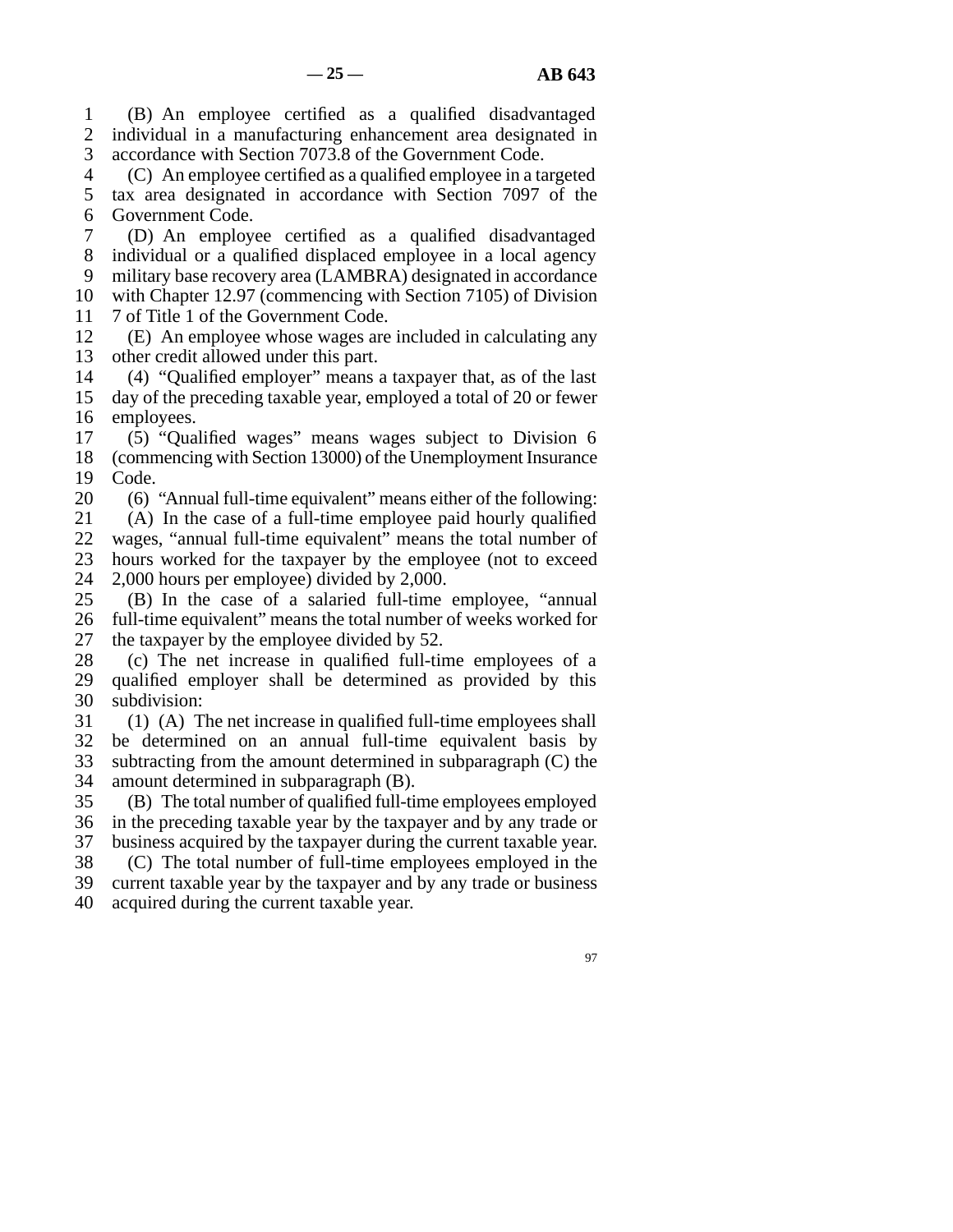1 2 3 (2) For taxpayers who first commence doing business in this state during the taxable year, the number of full-time employees for the immediately preceding prior taxable year shall be zero.

4 5 6 7 (d) In the case where the credit allowed by this section exceeds the "tax," the excess may be carried over to reduce the "tax" in the following year, and succeeding seven years if necessary, until the credit is exhausted.

8 9 10 (e) Any deduction otherwise allowed under this part for qualified wages shall not be reduced by the amount of the credit allowed under this section.

11 (f) For purposes of this section:

12 13 14 15 16 (1) All employees of the trades or businesses that are treated as related under either Section 267, 318, or 707 of the Internal Revenue Code shall be treated as employed by a single taxpayer. (2) In determining whether the taxpayer has first commenced doing business in this state during the taxable year, the provisions

17 18 of subdivision (f) of Section 17276, without application of paragraph (7) of that subdivision, shall apply.

19 (g) (1) (A) Credit under this section and Section 17053.80 shall

20 21 22 be allowed only for credits claimed on timely filed original returns received by the Franchise Tax Board on or before the cut-off date established by the Franchise Tax Board.

23 (B) For purposes of this paragraph, the cut-off date shall be the

24 last day of the calendar quarter within which the Franchise Tax

25 26 Board estimates it will have received timely filed original returns claiming credits under this section and Section 17053.80 that

27 cumulatively total four hundred *one hundred* million dollars

28 (\$400,000,000) *(\$100,000,000)* for all taxable years.

29 30 (2) The date a return is received shall be determined by the Franchise Tax Board.

31 32 (3) (A) The determinations of the Franchise Tax Board with respect to the cut-off date, the date a return is received, and whether

33 a return has been timely filed for purposes of this subdivision may

34 not be reviewed in any administrative or judicial proceeding.

35 36 37 38 (B) Any disallowance of a credit claimed due to a determination under this subdivision, including the application of the limitation specified in paragraph (1), shall be treated as a mathematical error appearing on the return. Any amount of tax resulting from such

39 disallowance may be assessed by the Franchise Tax Board in the

40 same manner as provided by Section 19051.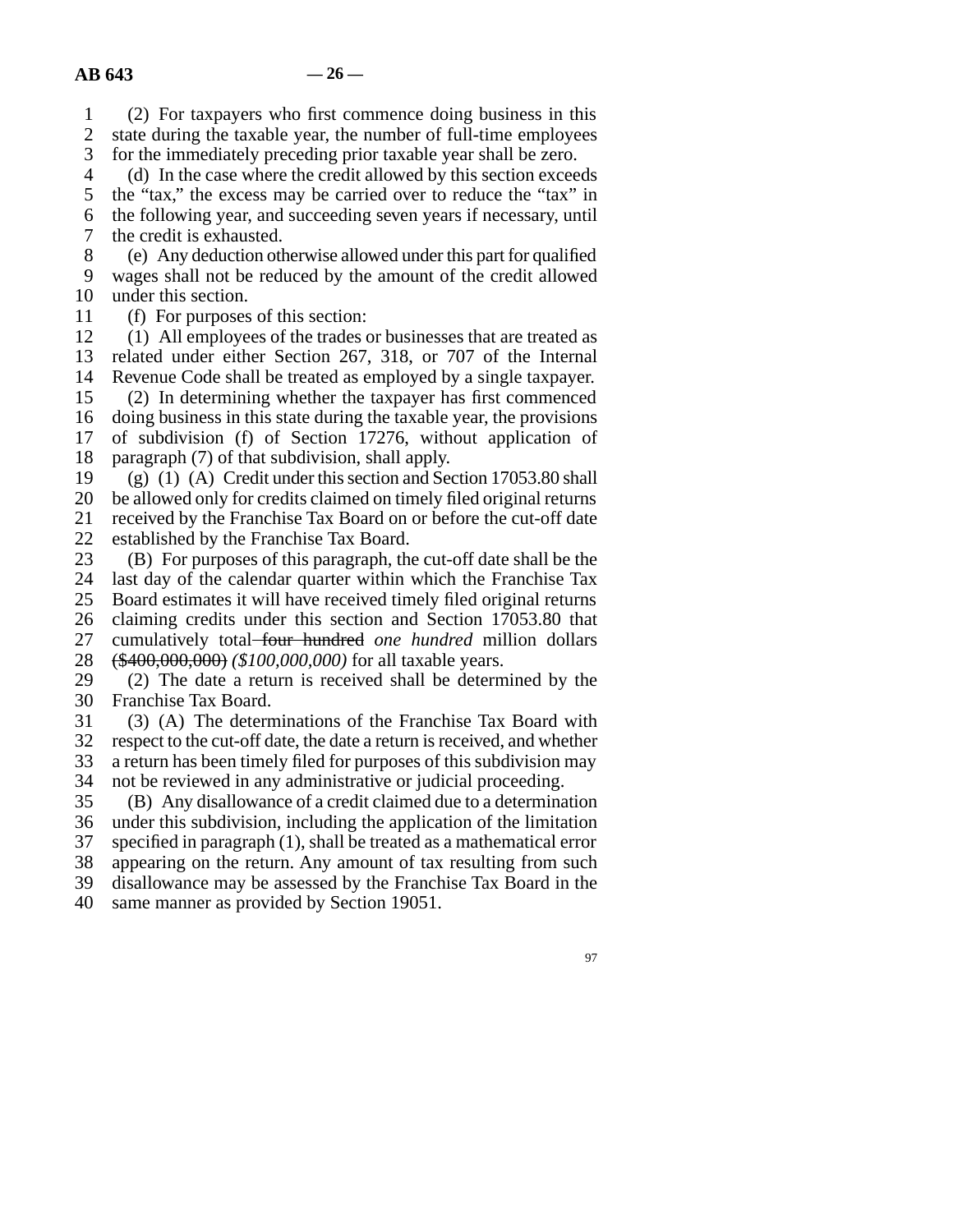1 2 3 4 (4) The Franchise Tax Board shall periodically provide notice on its Web site with respect to the amount of credit under this section and Section 17053.80 claimed on timely filed original returns received by the Franchise Tax Board.

5 6 7 8 9 10 11 (h) (1) The Franchise Tax Board may prescribe rules, guidelines or procedures necessary or appropriate to carry out the purposes of this section, including any guidelines regarding the limitation on total credits allowable under this section and Section 17053.80 and guidelines necessary to avoid the application of paragraph (2) of subdivision (f) through split-ups, shell corporations, partnerships, tiered ownership structures, or otherwise.

12 13 14 15 16 (2) Chapter 3.5 (commencing with Section 11340) of Part 1 of Division 3 of Title 2 of the Government Code does not apply to any standard, criterion, procedure, determination, rule, notice, or guideline established or issued by the Franchise Tax Board pursuant to this section.

17 18 19 (i) This section shall remain in effect only until December 1 of the calendar year after the year of the cut-off date, and as of that December 1 is repealed.

20 21 22 23 24 25 26 27 28 29 30 31 32 33 34 *SEC. 8. Notwithstanding Section 50199.9 of the Health and Safety Code, or any other law, the sum of one hundred fifty thousand dollars (\$150,000) is hereby appropriated from the Tax Credit Allocation Fee Account to the California Tax Credit Allocation Committee for purposes of implementing the California New Markets Tax Credit Program as provided in Sections 17053.9 and 23622.9 of the Revenue and Taxation Code. The appropriated funds shall remain in the Tax Credit Allocation Fee Account until such time as the funds are required for purposes of implementing this new program, and shall only be available for expenditure until January 1, 2020. It is the intent of the Legislature that these appropriated funds shall be reimbursed by the application fees collected by the committee for this new program. SEC. 9. This act provides for a tax levy within the meaning of*

35 36 *Article IV of the Constitution and shall go into immediate effect.* SECTION 1. Section 2923.1 of the Civil Code is amended to read:

37 2923.1. (a) A mortgage broker providing mortgage brokerage

38 services to a borrower is the fiduciary of the borrower, and any

39 violation of the broker's fiduciary duties shall be a violation of the

40 mortgage broker's license law. This fiduciary duty includes a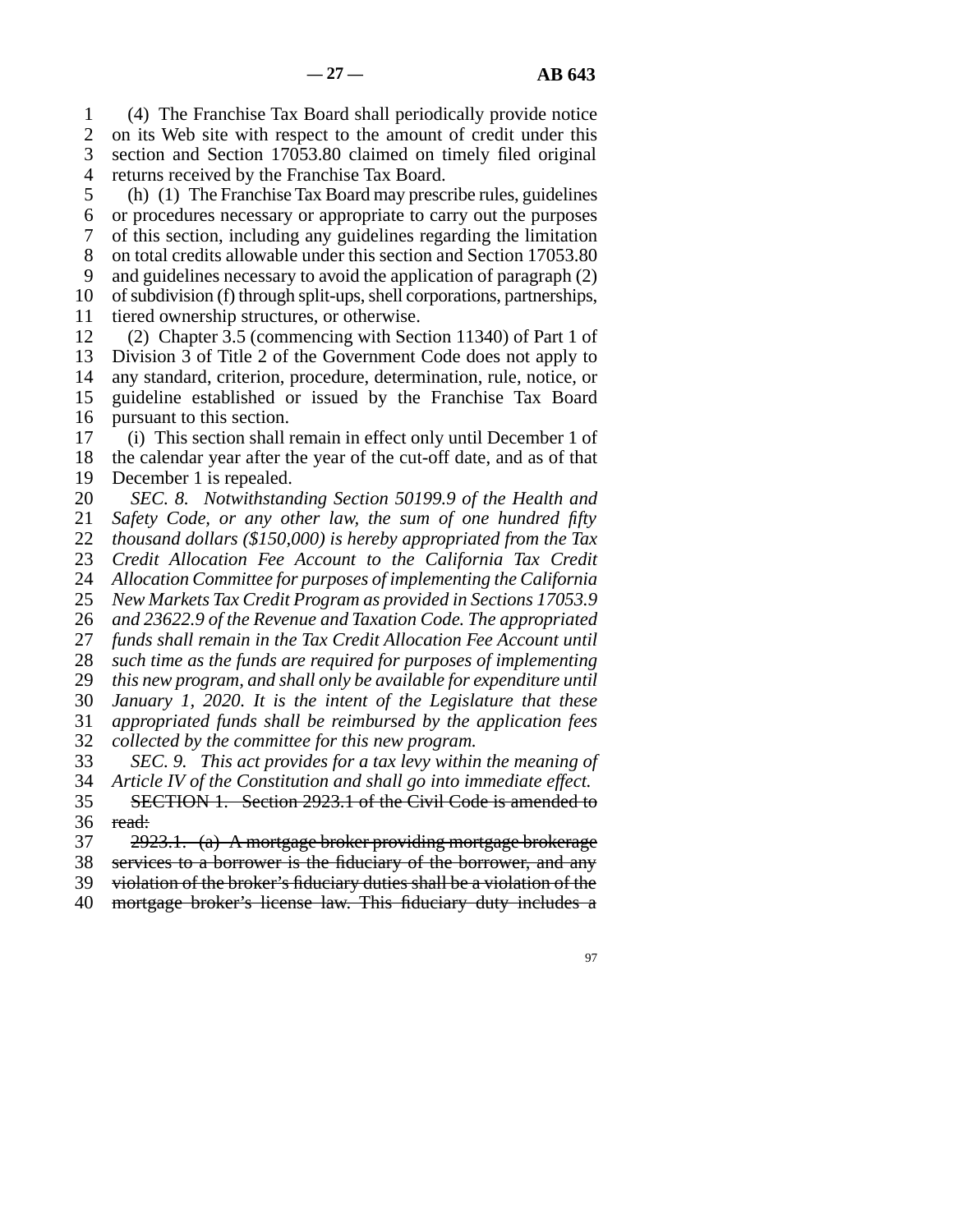1 2 3 4 5 6 7 8 9 10 11 12 13 14 15 16 17 18 19 20 21 22 23 24 25 26 27 28 29 30 31 32 33 34 35 36 37 38 requirement that the mortgage broker place the economic interest of the borrower ahead of his or her own economic interest and a requirement that the mortgage broker provide a borrower prepurchase debt counseling that explains what a prudent debt-to-income ratio would be for the borrower taking into account the borrower's income and credit rating. A mortgage broker who provides mortgage brokerage services to the borrower owes this fiduciary duty to the borrower regardless of whether the mortgage broker is acting as an agent for any other party in connection with the residential mortgage loan transaction. (b) For purposes of this section, the following definitions apply: (1) "Licensed person" means a real estate broker licensed, or mortgage loan originator endorsed, under the Real Estate Law (Part 1 (commencing with Section 10000) of Division 4 of the Business and Professions Code), a finance lender or broker or mortgage loan originator licensed under the California Finance Lenders Law (Division 9 (commencing with Section 22000) of the Financial Code), a residential mortgage lender or mortgage loan originator licensed under the California Residential Mortgage Lending Act (Division 20 (commencing with Section 50000) of the Financial Code), a commercial or industrial bank organized under the Banking Law (Division 1 (commencing with Section 99) of the Financial Code), a savings association organized under the Savings Association Law (Division 2 (commencing with Section 5000) of the Financial Code), and a credit union organized under the California Credit Union Law (Division 5 (commencing with Section 14000) of the Financial Code). (2) "Mortgage broker" means a licensed person who provides mortgage brokerage services. For purposes of this section, a licensed person who makes a residential mortgage loan is a "mortgage broker," and subject to the requirements of this section applicable to mortgage brokers, only with respect to transactions in which the licensed person provides mortgage brokerage services. (3) "Mortgage brokerage services" means arranging or attempting to arrange, as exclusive agent for the borrower or as dual agent for the borrower and lender, for compensation or in expectation of compensation, paid directly or indirectly, a residential mortgage loan made by an unaffiliated third party.